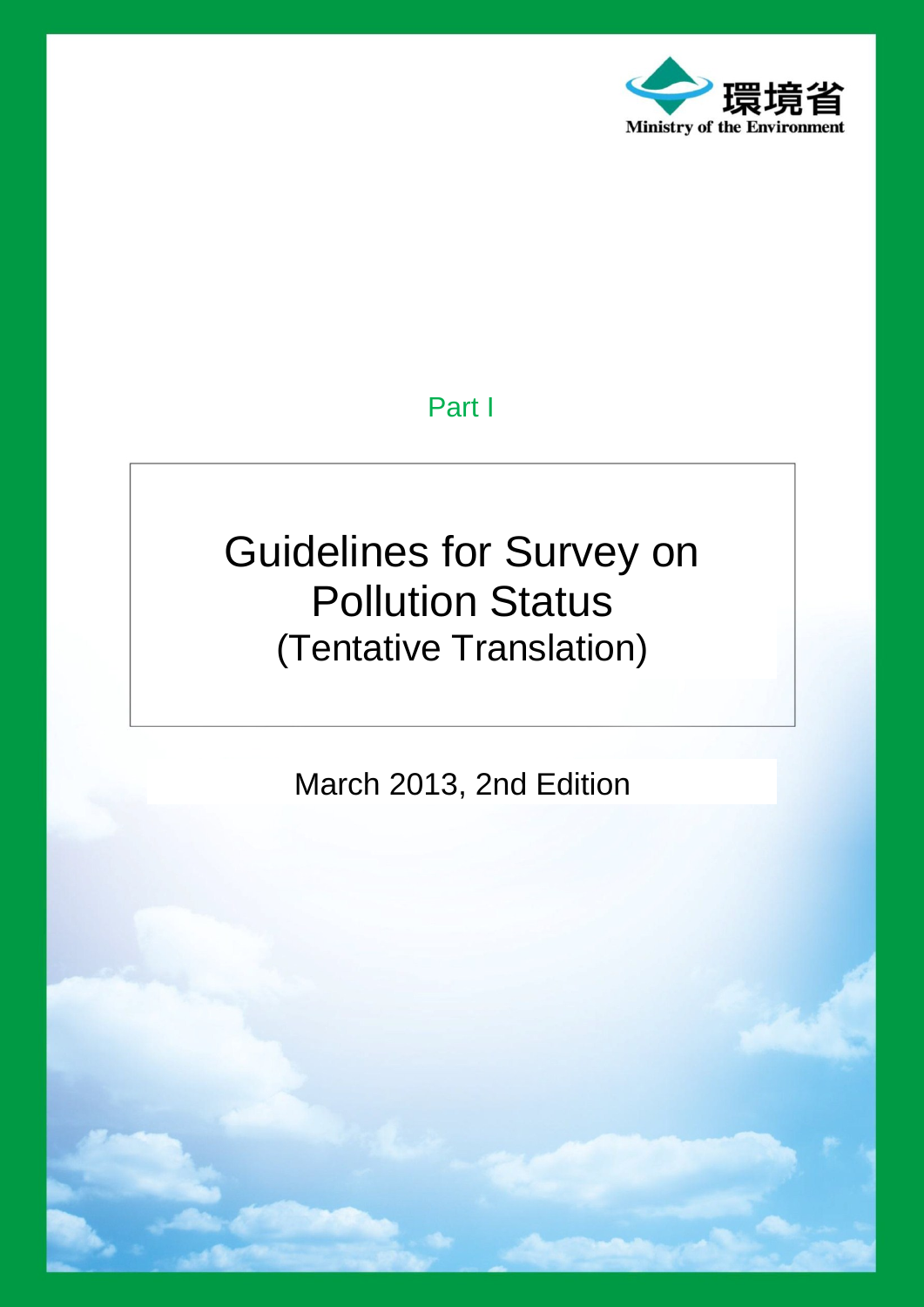# Table of Contents

| Chapter 1 |                                                                                                |  |
|-----------|------------------------------------------------------------------------------------------------|--|
| 1.1       |                                                                                                |  |
| 1.2       |                                                                                                |  |
| Chapter 2 |                                                                                                |  |
| Chapter 3 | Survey on Pollution Status of Waste by Radioactive Materials Discharged by the Accident (Act,  |  |
|           |                                                                                                |  |
| 3.1       |                                                                                                |  |
| 3.2       | Requirements for Facilities subject to Mandatory Survey and subject Waste (Act, Article 16,    |  |
|           |                                                                                                |  |
| 3.2.1     |                                                                                                |  |
| 3.2.2     |                                                                                                |  |
| 3.3       |                                                                                                |  |
| 3.3.1     |                                                                                                |  |
| 3.3.2     |                                                                                                |  |
| 3.4       |                                                                                                |  |
| 3.4.1     |                                                                                                |  |
| 3.4.2     |                                                                                                |  |
| 3.4.3     |                                                                                                |  |
| 3.4.4     |                                                                                                |  |
| 3.5       |                                                                                                |  |
| 3.5.1     |                                                                                                |  |
| 3.5.2     |                                                                                                |  |
| Chapter 4 | Application for Designation of Waste Contaminated with Radioactive Materials Discharged by the |  |
|           |                                                                                                |  |
| 4.1       |                                                                                                |  |
| 4.2       |                                                                                                |  |
| 4.2.1     |                                                                                                |  |
| 4.2.2     |                                                                                                |  |
| 4.3       |                                                                                                |  |
| 4.3.1     |                                                                                                |  |
| 4.3.2     |                                                                                                |  |
| 4.3.3     |                                                                                                |  |
| 4.3.4     |                                                                                                |  |
|           |                                                                                                |  |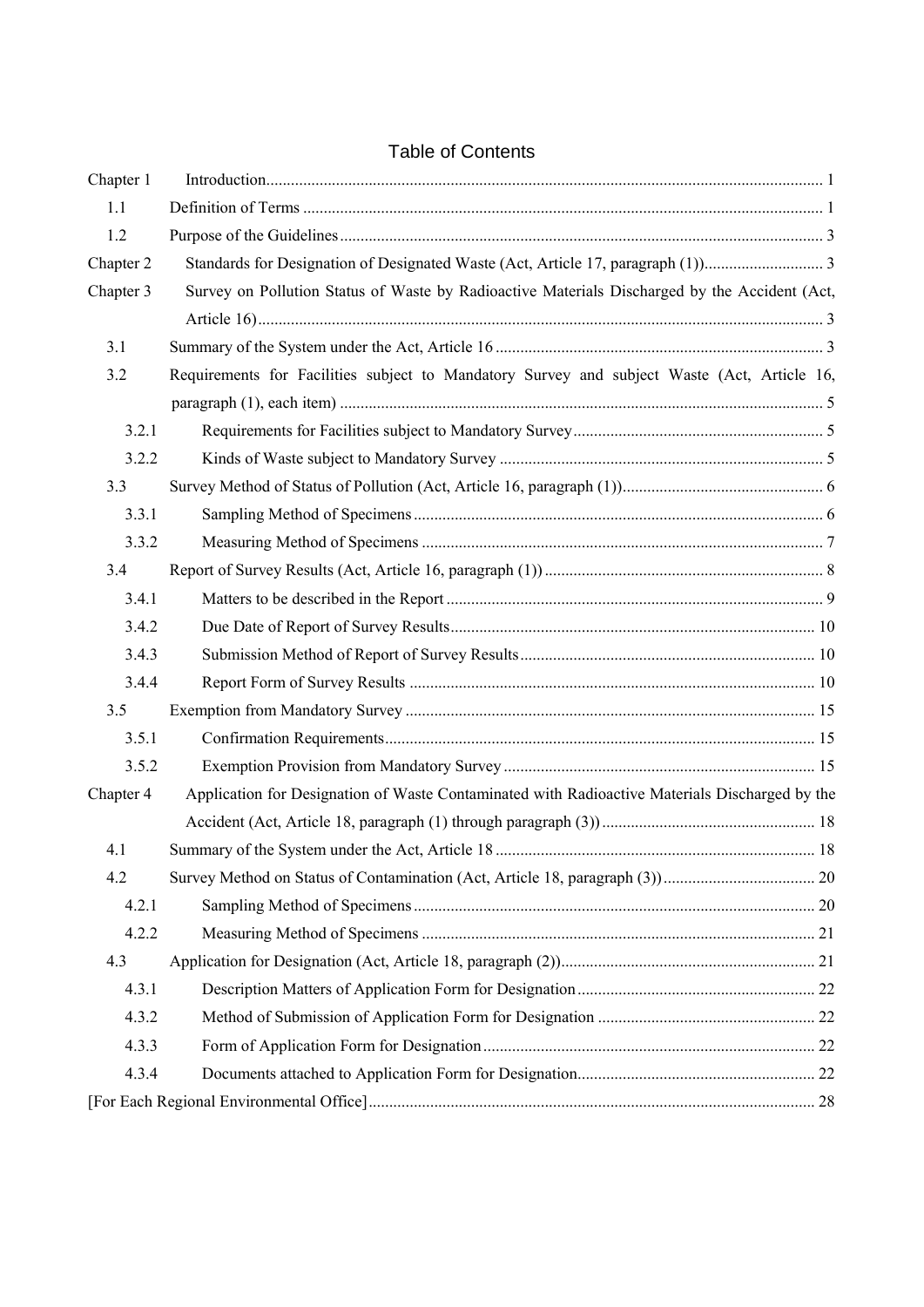# <span id="page-2-0"></span>**Chapter 1 Introduction**

### <span id="page-2-1"></span>**1.1 Definition of Terms**

Definition of terms used herein is indicated below.

| Term                         | Explanation                                                                                                         |
|------------------------------|---------------------------------------------------------------------------------------------------------------------|
| Act                          | Act on Special Measures concerning the Handling of Environment Pollution by                                         |
|                              | Radioactive Materials Discharged by the Nuclear Power Station Accident                                              |
|                              | Associated with the Tohoku District - Off the Pacific Ocean Earthquake that                                         |
|                              | Occurred on March 11, 2011 (Act No. 110 of 2011)                                                                    |
| <b>Radioactive Materials</b> | Refers to cesium-134 and cesium-137 which were emitted by the nuclear power                                         |
| Caused by the Accident       | station due to the Nuclear Power Station Accident in connection with the Tohoku                                     |
|                              | District - Off the Pacific Ocean Earthquake which occurred on March 11, 2011                                        |
| Waste Management Act         | Waste Management and Public Cleansing Act                                                                           |
| Specified Municipal          | Specified municipal solid waste is regulated under Article 28 of the ordinance and                                  |
| Solid Waste                  | the specific details are as follows.                                                                                |
|                              | [1] Waste generated in connection with measures for decontamination of the soil,                                    |
|                              | etc., applicable to the land in the specific area for decontamination and                                           |
|                              | decontamination zone.                                                                                               |
|                              | [2] Soot, dust and ash and other residue generated by incineration facilities which                                 |
|                              | are general waste treatment facilities (limited to only those listed below.)                                        |
|                              | (1) Soot, dust and ash and other residue generated by facilities in Fukushima                                       |
|                              | Prefecture                                                                                                          |
|                              | (2) Soot generated by facilities in Iwate, Miyagi, Yamagata, Ibaraki, Tochigi,                                      |
|                              | Gunma, Saitama, Chiba or Tokyo (except for islands)                                                                 |
|                              | [3] Waste of rice straw and waste of compost (limited to those generated in Iwate,                                  |
|                              | Miyagi, Fukushima or Tochigi Prefectures)                                                                           |
|                              | [4] Those treated to dispose of the waste set forth in $[1] \sim [3]$ above, which do not                           |
|                              | fall under any of these kinds of waste                                                                              |
| Specified Industrial         | Specified industrial waste is regulated under Article 30 of the ordinance and the                                   |
| Waste                        | specific details are as follows.                                                                                    |
|                              | [1] Waste generated in connection with measures for decontamination of the soil,                                    |
|                              | etc., applicable to the land in the specific area for decontamination and                                           |
|                              | decontamination zone.                                                                                               |
|                              | [2] Dehydrated sludge and dried sludge generated by water facilities (limited to                                    |
|                              | only those listed below.)                                                                                           |
|                              | (1) Those generated by facilities located in Fukushima Prefecture                                                   |
|                              | (2) Those generated by facilities located in Miyagi, Tochigi and Gunma                                              |
|                              | Prefectures that have been dried using sun drying equipment in the relevant<br>facilities                           |
|                              |                                                                                                                     |
|                              | [3] Generated sludge, etc., (only limited to those set forth below) related to public<br>sewerage or basin sewerage |
|                              | (1) Incinerated sludge generated by final treatment facilities for combined public                                  |
|                              | sewerage or basin sewerage located in Fukushima Prefecture                                                          |
|                              | (2) Soot from incinerated sludge generated by final treatment facilities for                                        |
|                              | separated public sewerage or basin sewerage located in Fukushima                                                    |
|                              | Prefecture (excluding those incinerated in fluidized bed incinerators.)                                             |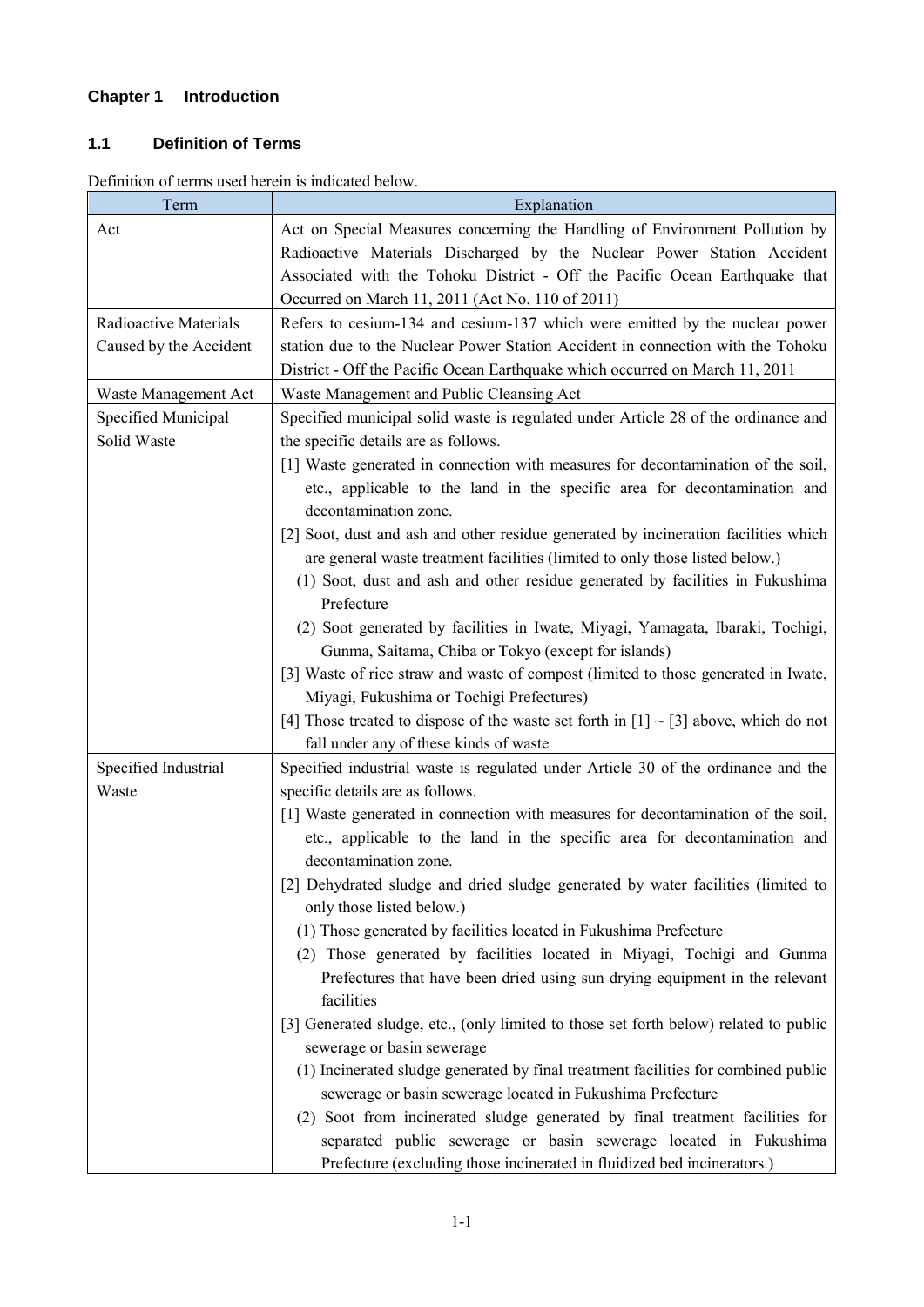|                                  | (3) Soot from incinerated sludge generated by the final treatment facilities for              |
|----------------------------------|-----------------------------------------------------------------------------------------------|
|                                  | public sewerage or basin sewerage located in Ibaraki, Tochigi, Fukushima,                     |
|                                  | Gunma, Saitama, Chiba, Tokyo (except for islands) or Kanagawa Prefectures                     |
|                                  | (excluding those incinerated in fluidized bed incinerators.)                                  |
|                                  | (4) Dehydrated sludge generated by the final treatment facilities for combined                |
|                                  | public sewerage or basin sewerage located in Fukushima Prefecture                             |
|                                  | For $(1)$ to $(4)$ , even for separate public sewerage or basin sewerage facilities, those    |
|                                  | that take in concentrated sludge generated in combined public sewerage or basin               |
|                                  | sewerage facilities and then process it in bulk shall correspond to the final                 |
|                                  | treatment facilities in combined public sewerage or basin sewerage facilities.                |
|                                  | [4] Dehydrated sludge and dried sludge generated by industrial water facilities               |
|                                  | (limited to those generated by facilities located in Fukushima and Tochigi                    |
|                                  | Prefectures.)                                                                                 |
|                                  | [5] Soot, dust and ash and other residue generated by incineration facilities which           |
|                                  | are industrial waste treatment facilities (limited to only those listed below.)               |
|                                  | (1) Soot, dust and ash and other residue generated by facilities in Fukushima                 |
|                                  | Prefecture                                                                                    |
|                                  | (2) Soot generated by the facilities located in Iwate, Miyagi, Yamagata, Ibaraki,             |
|                                  | Tochigi, Gunma, Saitama, Chiba or Tokyo (except for islands)                                  |
|                                  | [6] Waste of compost (limited to those generated in Iwate, Miyagi, Fukushima or               |
|                                  | Tochigi Prefectures)                                                                          |
|                                  | [7] Those treated to dispose of the waste set forth in $[1] \sim [6]$ above, which do not     |
|                                  | fall under any of these kinds of waste                                                        |
| Specified Municipal              | Specified municipal solid waste disposal facilities are regulated under Article 32 of         |
| Solid Waste Disposal             | the ordinance and the specific details are as follows.                                        |
| Facilities                       | [1] Incineration facilities, melting facilities, thermal decomposition facilities or          |
|                                  | burning facilities provided for treatment of specified municipal solid waste                  |
|                                  | In addition to [1], incineration facilities, melting facilities, thermal<br>$\lceil 2 \rceil$ |
|                                  | decomposition facilities or burning facilities for general waste located in Iwate,            |
|                                  | Miyagi, Yamagata, Fukushima, Ibaraki, Tochigi, Gunma, Saitama, Chiba or                       |
|                                  | Tokyo                                                                                         |
|                                  | [3] Final disposal sites to be provided or have been provided for landfill disposal of        |
|                                  | specified municipal solid waste                                                               |
| Specified Industrial             | Specified industrial waste disposal facilities are regulated under Article 34 of the          |
| <b>Waste Disposal Facilities</b> | ordinance and the specific details are as follows.                                            |
|                                  | [1] Facilities set forth in the Industrial Waste Treatment Act, Enforcement Order,            |
|                                  | Article 7, item (i), item (iii), item (v), item (viii), item (xi)-2, item (xii) or item       |
|                                  | (xiii)-2, which are provided for treatment of specified industrial waste                      |
|                                  | [2] In addition to those set forth in [1] above, facilities set forth in the Industrial       |
|                                  | Waste Treatment Act, Enforcement Order, Article 7, item (i), item (iii), item                 |
|                                  | (v), item (viii), item (xi)-2, item (xii) or item (xiii)-2, located in Iwate, Miyagi,         |
|                                  | Yamagata, Fukushima, Ibaraki, Tochigi, Gunma, Saitama, Chiba, Tokyo                           |
|                                  | [3] Final disposal sites to be provided or have been provided for landfill disposal of        |
|                                  | specified industrial waste                                                                    |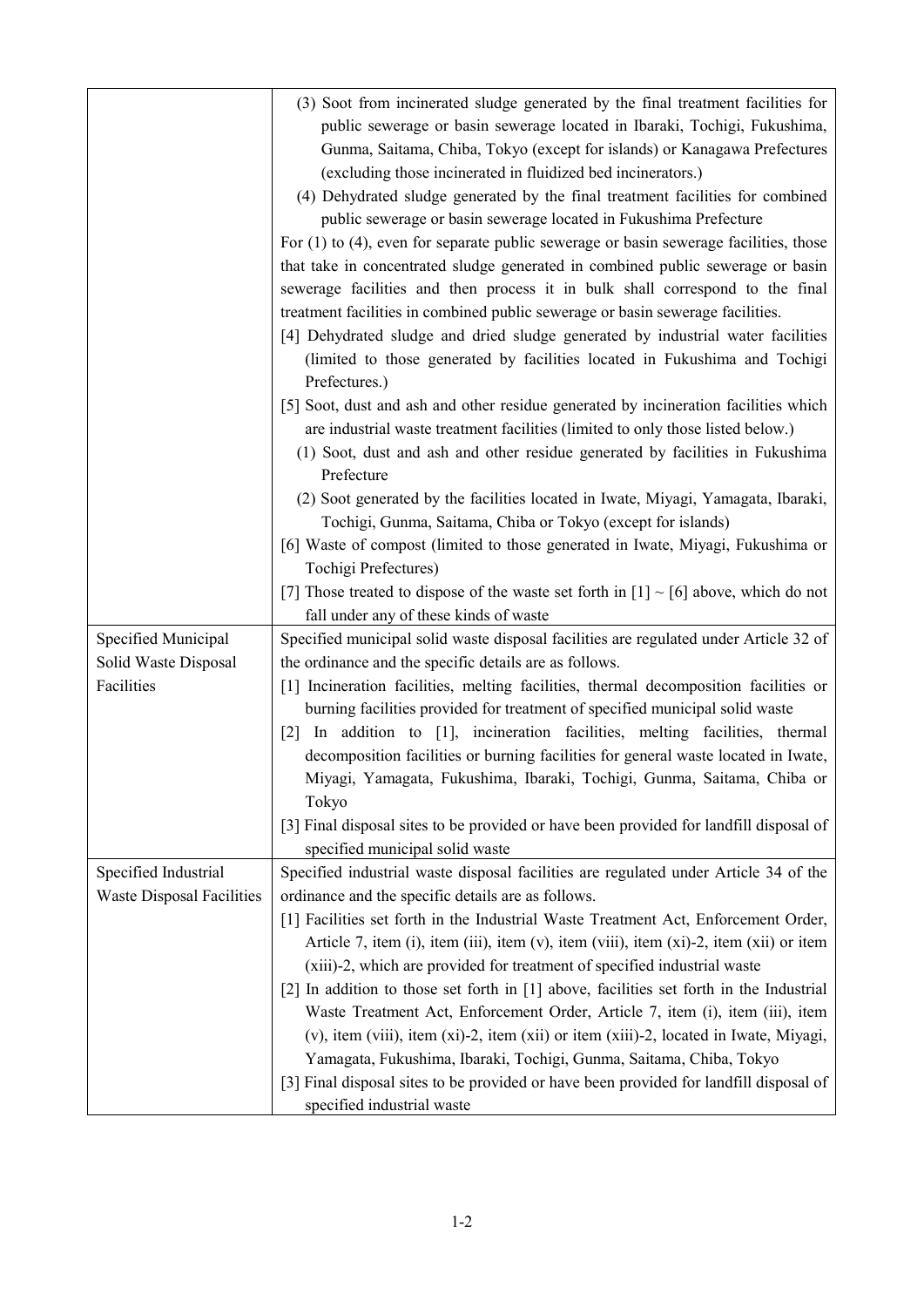### <span id="page-4-0"></span>**1.2 Purpose of the Guidelines**

 The purpose of the Guidelines is to explain the specified method of conducting a survey, report and application, etc., of the status of contamination by radioactive materials discharged by the accident by the administrator of water facilities and possessor of waste under the Act, Article 16 or Article 18.

 Hereinafter, upon indicating the standards for designation of designated waste, the summary of systems, survey method, and procedures of report and application, etc., under the Act, Article 16 and Article 18 are explained.

### <span id="page-4-1"></span>**Chapter 2 Standards for Designation of Designated Waste (Act, Article 17, paragraph (1))**

### **[Summary of the System]**

- If the Minister of the Environment determines that the status of contamination of waste by the radioactive materials discharged by the accident does not conform to the standards after the survey, the Minister of the Environment shall designate the waste as the "designated waste."
- Designated waste is to be managed by the national government.

 Designated waste shall be the waste with the total value of radioactive concentration of cesium-134 and cesium-137 exceeding 8,000Bq/kg.

### <span id="page-4-2"></span>**Chapter 3 Survey on Pollution Status of Waste by Radioactive Materials Discharged by the Accident (Act, Article 16)**

### <span id="page-4-3"></span>**3.1 Summary of the Act, Article 16**

### **[Summary of the System]**

○ Administrators of water facilities, public sewerage, basin sewerage, industrial water facilities, municipal solid waste incineration facilities, industrial waste incineration facilities and rural community sewerage system, falling under certain requirements, shall conduct a survey on the status of contamination of the sludge, soot and dust, etc., for effluent treatment facilities of the communities by radioactive materials discharged by the accident and report the survey results to the Director of Regional Environmental Office by the end of the following month of the month the subject waste was generated.

 In the survey under the Act, Article 16, the waste\* generated after January 1, 2012 shall be the subject. If the radioactive concentration of waste which had been stored before January 1, 2012 exceeds 8,000Bq/kg, survey and application (refer to "Chapter 4. Application for designation of waste contaminated with radioactive materials discharged by the accident") shall be made.

In the **Figure 3-1** on the next page, survey and report flow under the Act, Article 16 is shown.

\* If waste cannot be made separable from waste generated before January 1, 2012, it is permitted to conduct a survey together with the waste generated before January 1, 2012.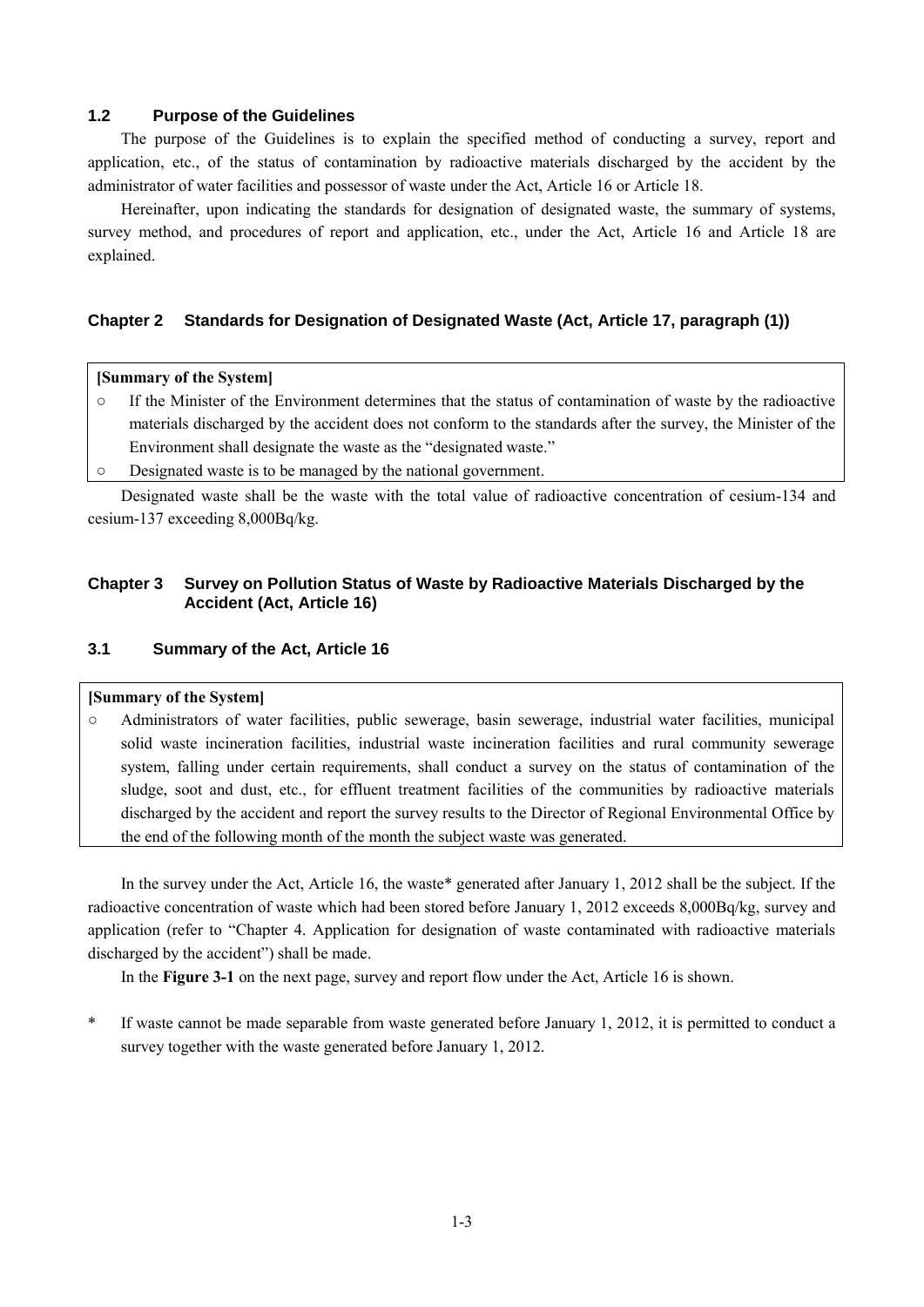# **Survey and Report Flow Chart under the Act, Article 16**



**Figure 3-1: Flow of Survey and Report under the Act, Article 16**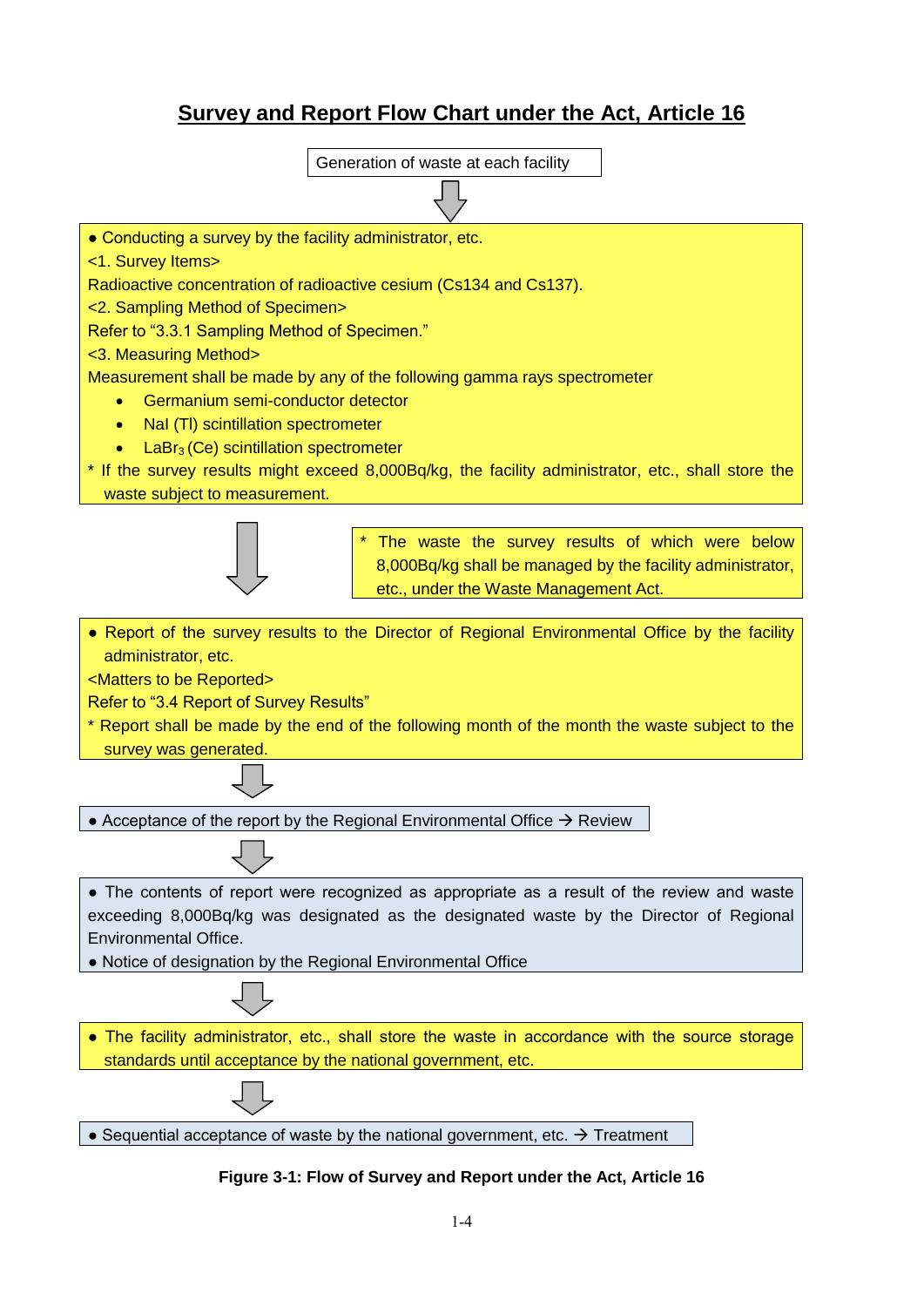### <span id="page-6-0"></span>**3.2 Requirements for Facilities subject to Mandatory Survey and subject Waste (Act, Article 16, paragraph (1), each item)**

### <span id="page-6-1"></span>**3.2.1 Requirements for Facilities subject to Mandatory Survey**

Requirements for the facilities subject to mandatory survey are the facilities located in the regions indicated in **Table 3-1** by kind of facility, except for incineration facilities, which are specified municipal solid waste disposal facilities and specified industrial waste disposal facilities.

 All the incineration facilities, which are specified municipal solid waste disposal facilities and specified industrial waste disposal facilities, are to be subject to a survey. For the incineration facilities, which are specified municipal solid waste disposal facilities and specified industrial waste disposal facilities, in addition to the requirement of location in the regions set forth in **Table 3-1**, it is also the requirement for each facility to treat specified municipal solid waste and specified industrial waste.

 However, the facilities confirmed by the Director of Local Environmental Office shall be exempted from mandatory survey under the Act, Article 16, paragraph (1), even if these are the facilities subject to mandatory survey (for details, refer to "**3.5: On Exemption of Mandatory Survey**").

| Areas subject to Mandatory Survey<br>Kinds of Facilities                                                                                              |                                                    | Iwate   | Miyagi     | Yamagata   | Fukushima  | <b>Ibaraki</b> | Tochigi    | Gunma      | Saitama    | Chiba      | $Tokyo*$ | Kanagawa   | Niigata* |
|-------------------------------------------------------------------------------------------------------------------------------------------------------|----------------------------------------------------|---------|------------|------------|------------|----------------|------------|------------|------------|------------|----------|------------|----------|
| Water facilities                                                                                                                                      |                                                    |         | $\circ$    |            | $\circ$    | $\circ$        | $\circ$    | $\bigcirc$ | 0          | $\bigcirc$ | O        |            | $\circ$  |
| [2] Public<br>sewerage                                                                                                                                | Facilities generating<br>dehydrated sludge         |         |            |            | $\bigcirc$ |                | $\bigcirc$ |            |            |            |          |            |          |
| system and<br><b>basin</b><br>sewerage                                                                                                                | Facilities generating soot and<br>dust and residue |         |            |            | Ω          | $\circ$        | $\bigcirc$ | $\bigcirc$ | $\bigcirc$ | $\bigcirc$ | $\circ$  | $\bigcirc$ |          |
| [3] Industrial water facilities                                                                                                                       |                                                    |         | $\circ$    |            | $\circ$    | $\bigcirc$     | $\circ$    | $\circ$    | $\circ$    | $\circ$    | O        |            | $\circ$  |
| [4] Incineration facilities, which are specified<br>municipal solid waste disposal facilities and<br>specified industrial waste disposal facilities** |                                                    | $\circ$ | $\bigcirc$ | $\bigcirc$ | $\bigcirc$ | $\circ$        | $\circ$    | $\circ$    | $\bigcirc$ | $\circ$    | O        |            |          |
| [5] Rural community sewerage systems                                                                                                                  |                                                    |         |            |            | $\circ$    |                |            |            |            |            |          |            |          |

**Table3-1: Regions subject to mandatory survey under the Act, Article 16** 

\* Except for islands<br>\*\* In addition to the

In addition to the facilities located in these areas, including the facilities treating specified municipal solid waste and specified industrial waste.

### <span id="page-6-2"></span>**3.2.2 Kinds of Waste subject to Mandatory Survey**

Kinds of waste to be subject to mandatory survey under the Act, Article 16 are shown by facility in **Table 3-2** below.

| Table 3-2: Kinds of waste to be subject to mandatory survey under the Act, Article 16 |  |
|---------------------------------------------------------------------------------------|--|
|---------------------------------------------------------------------------------------|--|

| Kind of Facility                         | Kind of Waste                                |
|------------------------------------------|----------------------------------------------|
| [1] Water facilities                     | Dehydrated sludge, dried sludge              |
| [2] Public sewerage system and basin     | Dehydrated sludge                            |
| sewerage                                 | Soot and dust (fly ash), incinerated ash and |
|                                          | any other residue (bottom ash, slag)         |
| [3] Industrial water facilities          | Dehydrated sludge, dried sludge              |
| [4] Incineration facilities which are    | Soot and dust (fly ash), incinerated ash and |
| specified municipal solid waste          | any other residue (bottom ash, slag)         |
| disposal facilities/specified industrial |                                              |
| waste disposal facilities                |                                              |
| [5] Rural community sewerage systems     | Dehydrated sludge, dried sludge              |

\* A survey shall be conducted in the forms generated as waste by the administrator of [1] through [5] above.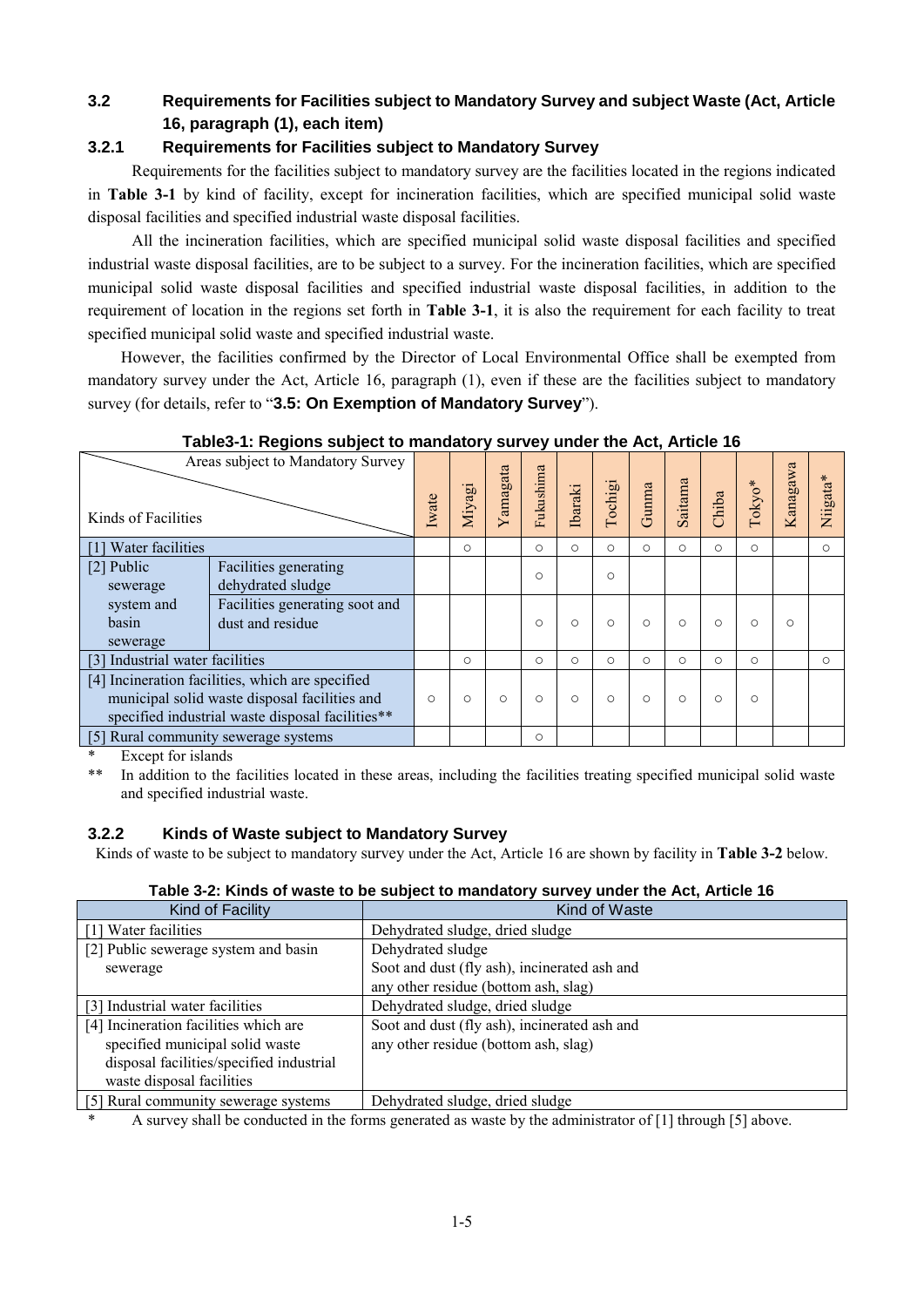### <span id="page-7-0"></span>**3.3 Survey Method of Status of Pollution (Act, Article 16, paragraph (1))**

 Survey method of the status of pollution by radioactive materials discharged by the accident under the Act, Article 16, paragraph (1) shall be as follows.

- [1] Classify the waste subject to a survey into the unit (survey unit), whose status of contamination by radioactive materials discharged by the accident is assumed to be substantially similar.
- [2] Take a sample of four or more specimens per survey unit and mix them by similar weight.
- [3] Measure the mixed specimens by germanium semiconductor detector, NaI (Tl) scintillation spectrometer or  $LaBr<sub>3</sub>(Ce)$  scintillation spectrometer.

### <span id="page-7-1"></span>**3.3.1 Sampling Method of Specimens**

### **3.3.1.1 Classification Method of Survey Unit**

An example of classification method of survey unit at each facility is shown in **Table 3-3**.

| Kind of Waste                                               | How to classify the Survey Unit                       |  |  |  |
|-------------------------------------------------------------|-------------------------------------------------------|--|--|--|
| Sludge, etc., generated by water facilities, industrial     | Survey unit shall generally be classified according   |  |  |  |
| water facilities, community agricultural effluent           | to the carrying-out frequency                         |  |  |  |
| treatment systems                                           |                                                       |  |  |  |
| Dehydrated sludge and incinerated ash, etc., generated      | Survey unit shall be classified with reference to the |  |  |  |
| by public sewerage and basin sewerage                       | management data measured in the past (rainfall)       |  |  |  |
|                                                             | strength, etc.)                                       |  |  |  |
| Incinerated ash, etc., generated by incineration facilities | If the nature of accepted waste differs, survey unit  |  |  |  |
| which are specified municipal solid waste disposal          | shall be classified before and after acceptance of    |  |  |  |
| facilities and specified industrial waste disposal          | the waste.                                            |  |  |  |
| facilities                                                  | (Ex.) If large amount of pruned trees and fallen      |  |  |  |
|                                                             | leaves were carried in.                               |  |  |  |

### **Table 3-3: Example of Classification Method of Survey Unit**

\* If a decontamination plan is carried out, as the radioactive concentration might increase after the start of decontamination, it is desirable to comprehend the status of contamination by measuring, etc., the amount of radiation of waste after start of decontamination.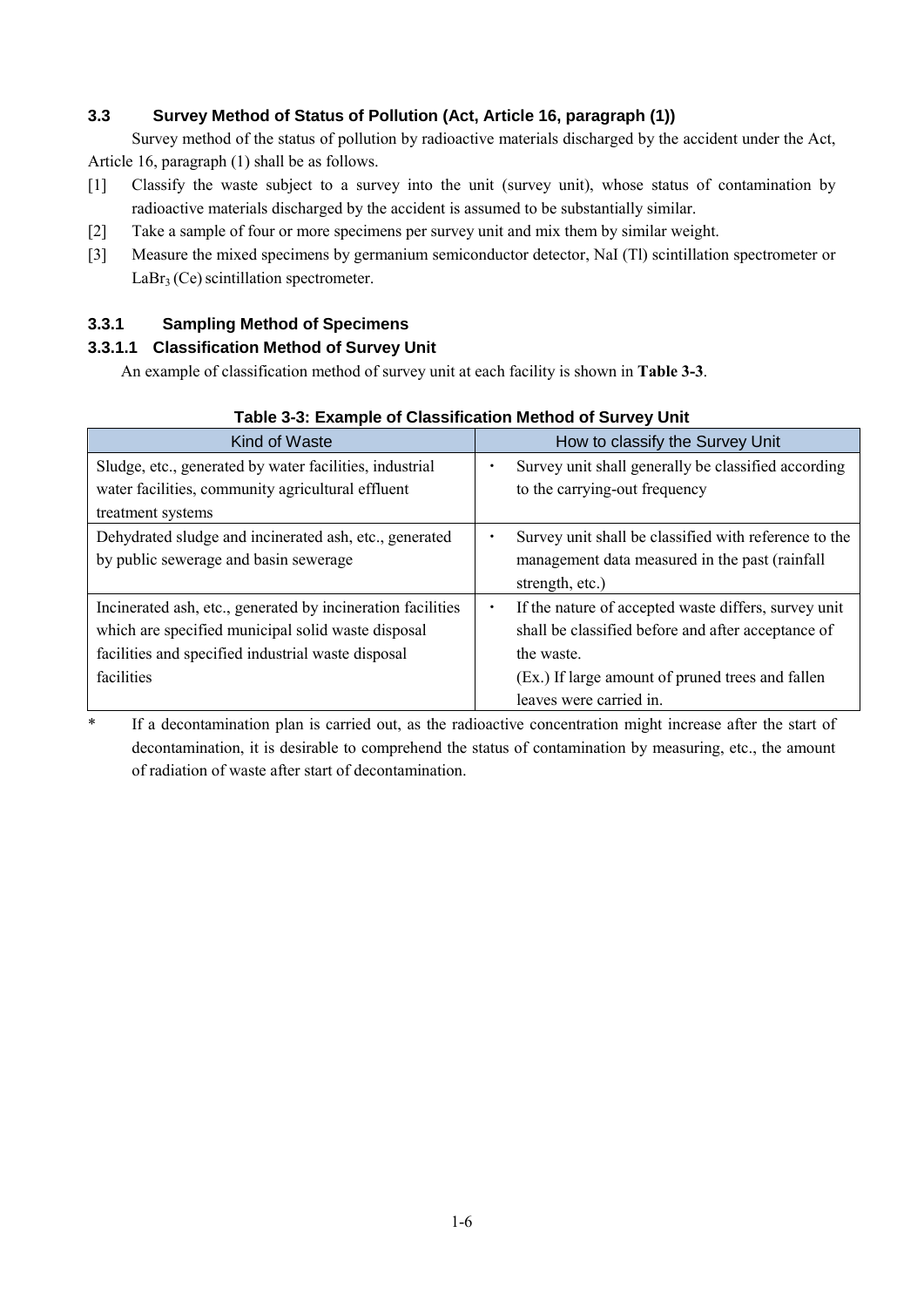### **3.3.1.2 Sampling Method of Specimens**

 Sampling of specimens shall be made, considering the representativeness based on the objective and status of the source and specimens. An example of sampling of specimens is shown below.

- [1] For sampling of specimens, increment scoop, etc., shall be used (**Figure 3-2**).
- [2] In case of piled specimens, sample from four and more points mutually distant so as to ensure representativeness (**Figure 3-3**). If the specimens are running on a conveyor, sample four times or more by a fixed interval while the survey unit is running.
- [3] After crushing the specimens as appropriate, put the specimens at about the same weight in a container (a plastic bag with a fastener is acceptable) and mix sufficiently.
- [4] Quantity of sampling of specimens for measurement shall be  $500g \sim 1kg$  in total.









○ shows the sampling points

### **Figure 3-3: Examples of sampling points of piled specimens (in case of four points)**

### <span id="page-8-0"></span>**3.3.2 Measuring Method of Specimens**

Concentration of cesium-134 and cesium-137 shall be measured by either of the following methods. Efficiency calibration using Cesium 134 and Cesium 137, which is the subject of measurement nuclear species, is desirable.

### **(1) Γ-ray spectrometry using germanium semiconductor detector**

To be conducted in compliance with "Radiation Measuring Method Series 7: Γ-ray spectrometry using germanium semiconductor detector" (Amended in 1992, Ministry of Education, Culture, Sports, Science and Technology)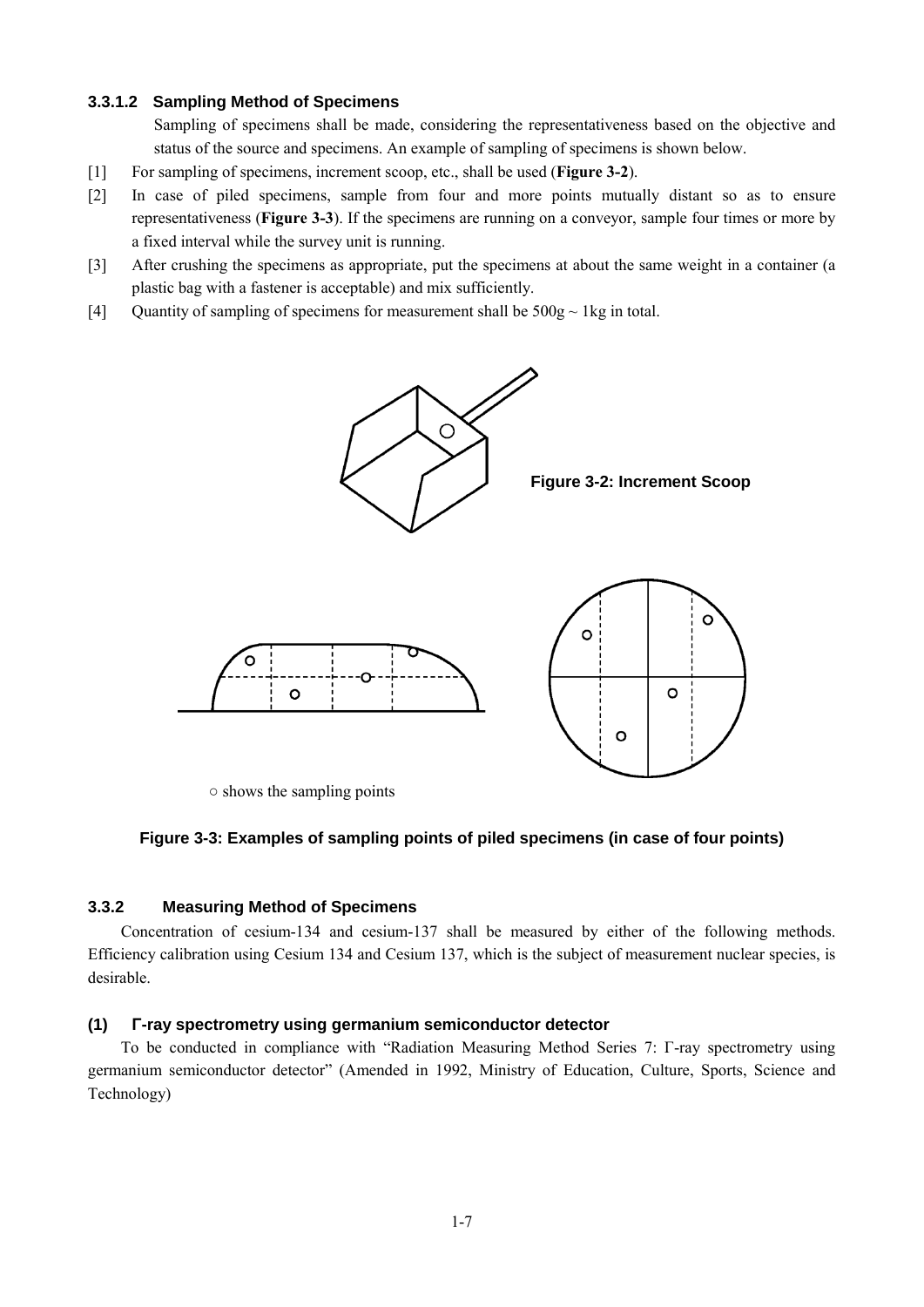# **(2) NaI (Tl) scintillation spectrometer and LaBr3 (Ce) scintillation spectrometer device analysis method**

To be conducted in compliance with "Radiation Measuring Method Series 6: NaI (Tl) scintillation spectrometer device analysis method" (1974, Ministry of Education, Culture, Sports, Science and Technology). Spectrometry measurements using a LaBr<sub>3</sub> (Ce) scintillation detector with better resolution capability than a NaI (TI) scintillation detector shall be included in this analytical method.



**Figure 3-4-1: Example of Γ-ray spectrometry using germanium semiconductor detector**



**Figure 3-4-2: Example of NaI (Tl) scintillation spectrometer**



**Figure 3-4-3 Example of a LaBr3 (Ce) scintillation spectrometer** 

### <span id="page-9-0"></span>**3.4 Report of Survey Results (Act, Article 16, paragraph (1))**

Report under the Act, Article 16, paragraph (1), the text shall be made by submitting the report in the Form 1, describing the following matters by the end of the following month of the month the survey subject waste under the same paragraph was generated.

[1] Name or appellation and address, and in case of a corporation, name of the representative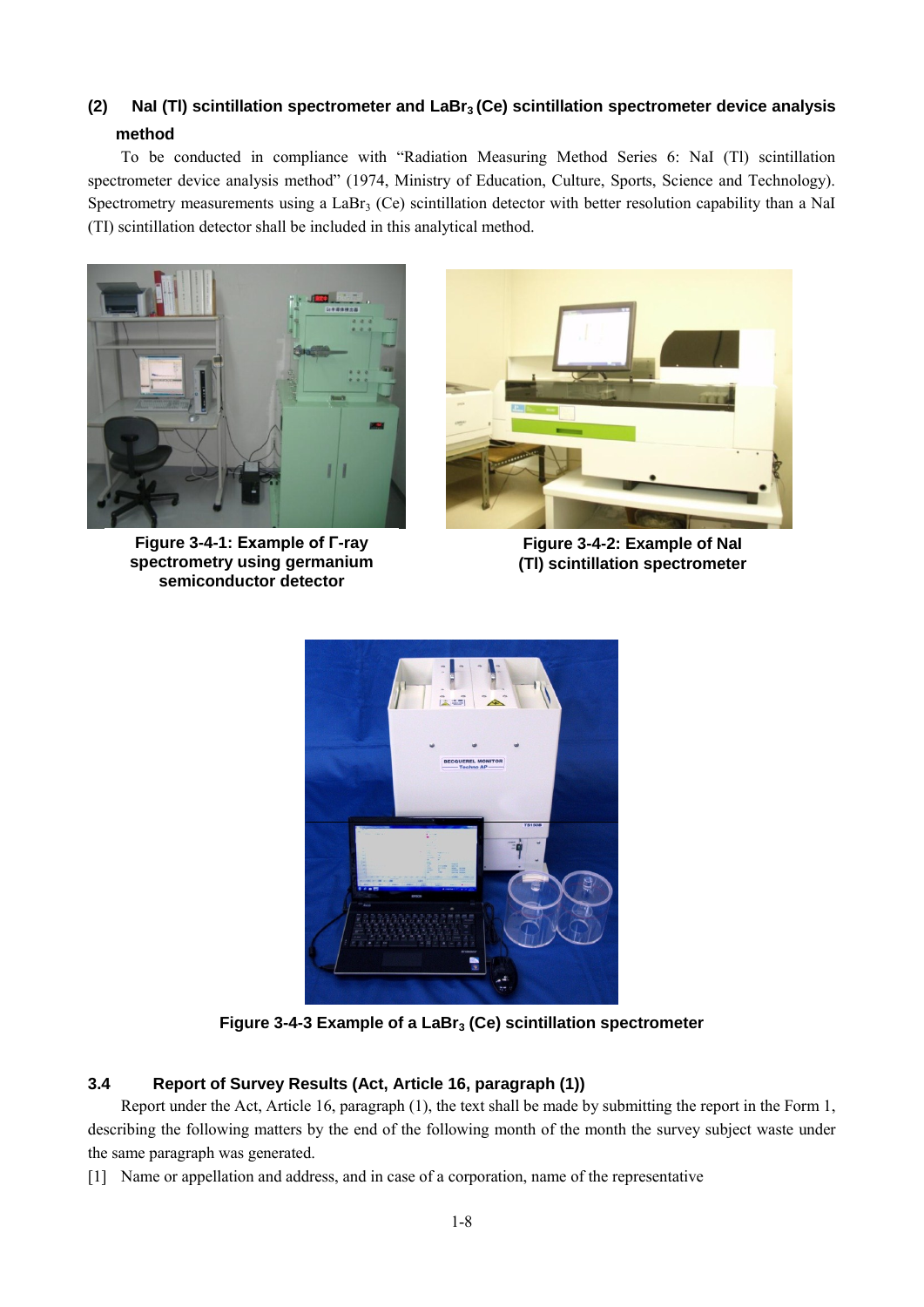- [2] Business establishments related to the facilities where waste subject to a survey was generated and the name, address and contact of the storage site of waste.
- [3] Kind and quantity of waste subject to a survey and the time of generation of the waste.
- [4] Sampling method of specimens of the waste subject to a survey and the date of sampling, analysis method of the specimens and the results and date the results were obtained, name or appellation of the analyzing person and any other matters concerning the survey results.
	- In the report, documents and photos, which clarify the status of storage of waste subject to a survey shall be attached. In addition, documents certifying the described survey results shall be attached (measurement results certificate, etc., issued by the outsourced company which was outsourced for measurement).

The matters of note for report of survey results and description examples are shown below.

### <span id="page-10-0"></span>**3.4.1 Matters to be described in the Report**

### **3.4.1.1 Name, address and contact of the storage site of waste**

The name, address and contact of the place where the waste subject to a survey is stored shall be described and if treatment was completed based on the survey results, it shall be described as completion of treatment and not stored.

### **3.4.1.2 Kinds of Waste**

Table 3-4 shows the kinds of waste generated by various facilities.

| TADIE J-4. KIIIUS UI WASLE               |                                                                             |  |  |  |  |
|------------------------------------------|-----------------------------------------------------------------------------|--|--|--|--|
| Kind of Facility                         | Kind of Waste                                                               |  |  |  |  |
| [1] Water facilities                     | Dehydrated sludge, dried sludge                                             |  |  |  |  |
| [2] Public sewerage system and basin     | Dehydrated sludge                                                           |  |  |  |  |
| sewerage                                 | Soot and dust (fly ashes), incinerated ashes and any other residue (bottom  |  |  |  |  |
|                                          | ash, slag)                                                                  |  |  |  |  |
| [3] Industrial water facilities          | Dehydrated sludge, dried sludge                                             |  |  |  |  |
| [4] Incineration facilities which are    | Soot and dust (fly ash), incinerated ash and any other residue (bottom ash, |  |  |  |  |
| specified municipal solid waste disposal | slag)                                                                       |  |  |  |  |
| facilities/specified industrial waste    |                                                                             |  |  |  |  |
| disposal facilities                      |                                                                             |  |  |  |  |
| [5] Rural community sewerage systems     | Dehydrated sludge, dried sludge                                             |  |  |  |  |

### **3.4.1.3 Quantity of Waste**

State the weight (t) or volume  $(m<sup>3</sup>)$  per survey unit and if stored in containers, the number of containers

### **3.4.1.4 Time of Generation of Waste**

Time of generation of the waste stored.

### **3.4.1.5 Method for Sampling Specimens**

For the method for sampling specimens, method of classification of survey unit, number of sampling of specimens per survey unit, apparatus used for sampling, total sampling amount of specimens, kind of containers of sampling specimens, etc., shall be described. In addition, it is desirable to describe the plan in an Exhibit, showing the place of sampling of specimens from the survey unit.

Summary shall be described in the report and the details may be attached as separate materials.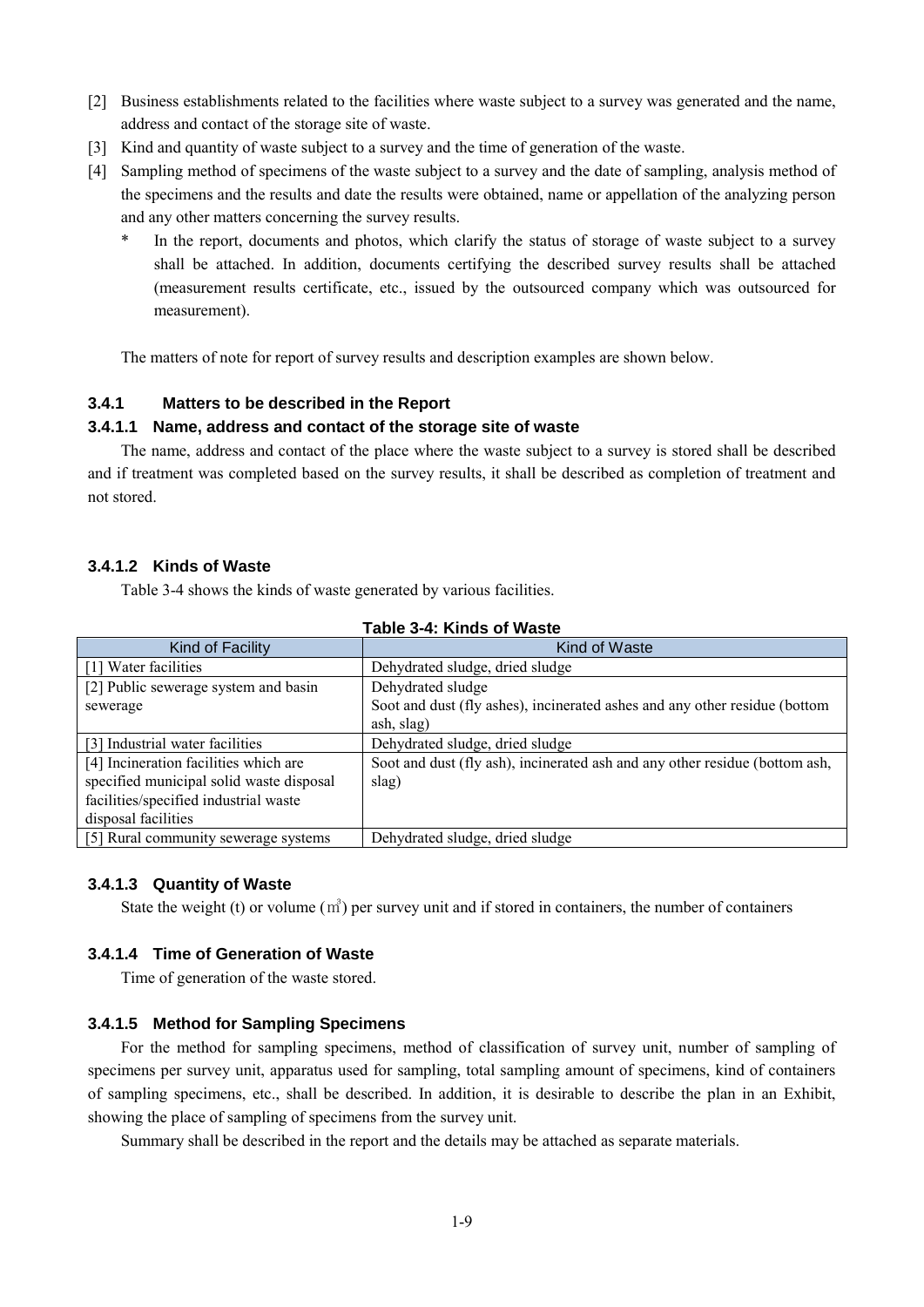### **3.4.1.6 Method of Analysis**

Measuring method, name of model of measuring apparatus, the lower limit of detection, etc., shall be described.

### **3.4.1.7 Attached Documents**

Documents and photos clarifying the status of storage of waste subject to a survey shall be attached. In addition, documents certifying the survey results (measurement results certificate, etc., issued by the outsourced measuring company) shall be attached.

### <span id="page-11-0"></span>**3.4.2 Due Date of Report of Survey Results**

Since report of survey results shall be made by the end of the following month of the month the waste subject to a survey was generated, if analysis is requested, a request shall be made to the analyzing company so that the survey results would be reported within the prescribed period, considering the time for preparation and submission of the report.

### <span id="page-11-1"></span>**3.4.3 Submission Method of Report of Survey Results**

Report of survey results shall be submitted by mail or direct delivery to the Regional Environmental Office, having jurisdiction over the address of the facility.

### <span id="page-11-2"></span>**3.4.4 Report Form of Survey Results**

On the next page and thereafter, report form (Form No. 1 (Article 4 related)) and description examples are shown.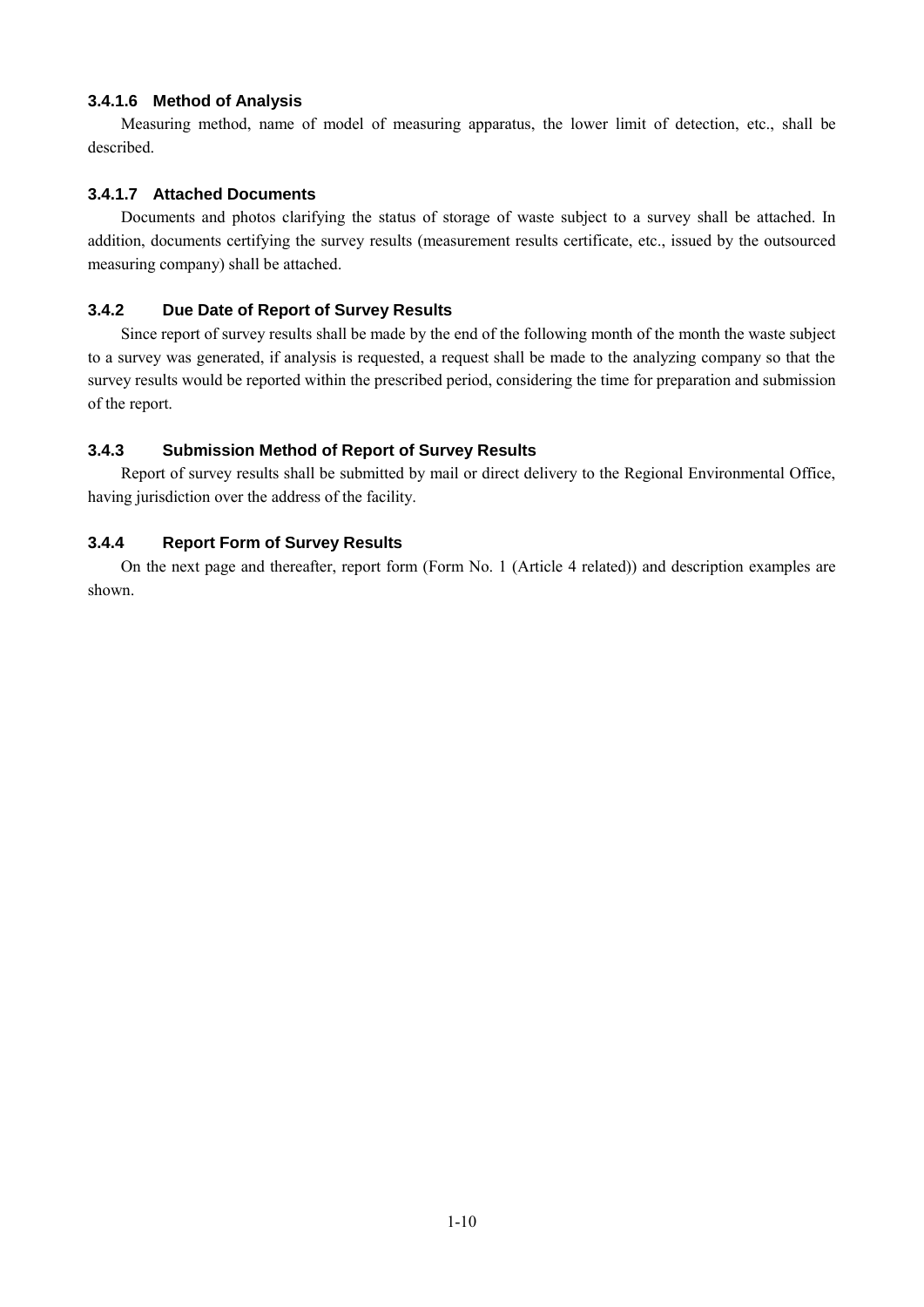(Front)

|       | Survey Report of the Status of Pollution of Waste by Radioactive Materials                             |                                                                                                             |  |  |  |  |
|-------|--------------------------------------------------------------------------------------------------------|-------------------------------------------------------------------------------------------------------------|--|--|--|--|
|       | Discharged by the Accident                                                                             |                                                                                                             |  |  |  |  |
|       | Date:                                                                                                  |                                                                                                             |  |  |  |  |
|       | To Minister of the Environment                                                                         |                                                                                                             |  |  |  |  |
| From: |                                                                                                        |                                                                                                             |  |  |  |  |
|       | Name:                                                                                                  |                                                                                                             |  |  |  |  |
|       | Address:                                                                                               |                                                                                                             |  |  |  |  |
|       |                                                                                                        | (For a corporation, business name and name of the representative)                                           |  |  |  |  |
|       |                                                                                                        | Telephone Number:                                                                                           |  |  |  |  |
|       |                                                                                                        | Under Article 16, paragraph (1) of the "Ordinance for Enforcement of the Act on Special Measures concerning |  |  |  |  |
|       |                                                                                                        | the Handling of Environment Pollution by Radioactive Materials Discharged by the Nuclear Power Station      |  |  |  |  |
|       |                                                                                                        | Accident Associated with the Tohoku District - Off the Pacific Ocean Earthquake that Occurred on March 11,  |  |  |  |  |
|       | 2011," we report the status of contamination of waste by radioactive materials caused by the accident. |                                                                                                             |  |  |  |  |
| $[1]$ | Kind of the facility where the waste subject                                                           |                                                                                                             |  |  |  |  |
|       | to a survey was generated                                                                              |                                                                                                             |  |  |  |  |
|       |                                                                                                        |                                                                                                             |  |  |  |  |
| $[2]$ | Name, address and contact of the business                                                              |                                                                                                             |  |  |  |  |
|       | establishment related to the facility where                                                            |                                                                                                             |  |  |  |  |
|       | the waste subject to a survey was generated                                                            |                                                                                                             |  |  |  |  |
| $[3]$ | Name, address and contact of the storage site                                                          |                                                                                                             |  |  |  |  |
|       | of waste subject to a survey                                                                           |                                                                                                             |  |  |  |  |
|       |                                                                                                        |                                                                                                             |  |  |  |  |
| $[4]$ | Kind of waste subject to a survey                                                                      |                                                                                                             |  |  |  |  |
|       |                                                                                                        |                                                                                                             |  |  |  |  |
|       |                                                                                                        |                                                                                                             |  |  |  |  |
| [5]   | Quantity of waste subject to a survey                                                                  |                                                                                                             |  |  |  |  |
|       |                                                                                                        |                                                                                                             |  |  |  |  |
| [6]   | Time the waste subject to a survey was                                                                 |                                                                                                             |  |  |  |  |
|       | generated                                                                                              |                                                                                                             |  |  |  |  |
| $[7]$ | Sampling method                                                                                        |                                                                                                             |  |  |  |  |
|       |                                                                                                        |                                                                                                             |  |  |  |  |
|       |                                                                                                        |                                                                                                             |  |  |  |  |
|       |                                                                                                        |                                                                                                             |  |  |  |  |
|       |                                                                                                        |                                                                                                             |  |  |  |  |
|       |                                                                                                        |                                                                                                             |  |  |  |  |
|       |                                                                                                        |                                                                                                             |  |  |  |  |
|       |                                                                                                        |                                                                                                             |  |  |  |  |
|       |                                                                                                        |                                                                                                             |  |  |  |  |

(Japanese Industrial Standards Column A-No.4)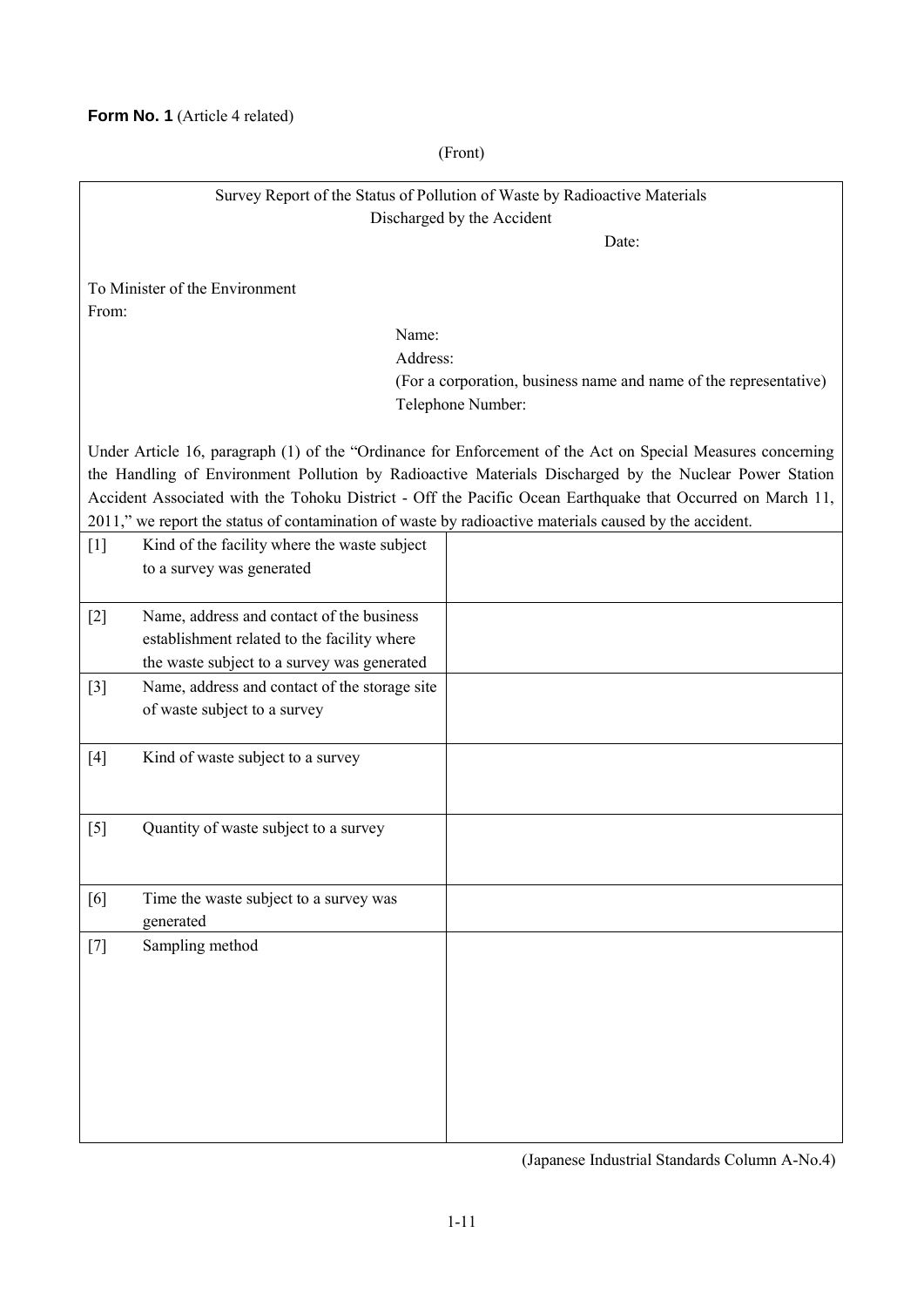## (Back)

| [8]    | Date of sampling the specimens                                           |                                             |                         |
|--------|--------------------------------------------------------------------------|---------------------------------------------|-------------------------|
| [9]    | Analysis method of specimens                                             |                                             |                         |
| [10]   | Results of analysis of specimens                                         | $(Cesium-134)$<br>$(Cesium-137)$<br>(Total) | Bq/kg<br>Bq/kg<br>Bq/kg |
| $[11]$ | Date of obtaining the results of analysis of<br>specimens                |                                             |                         |
| $[12]$ | Name or appellation of the person who<br>conducted analysis of specimens |                                             |                         |

### Remarks

In the Application Form, documents and photos clarifying the status of storage of waste shall be attached.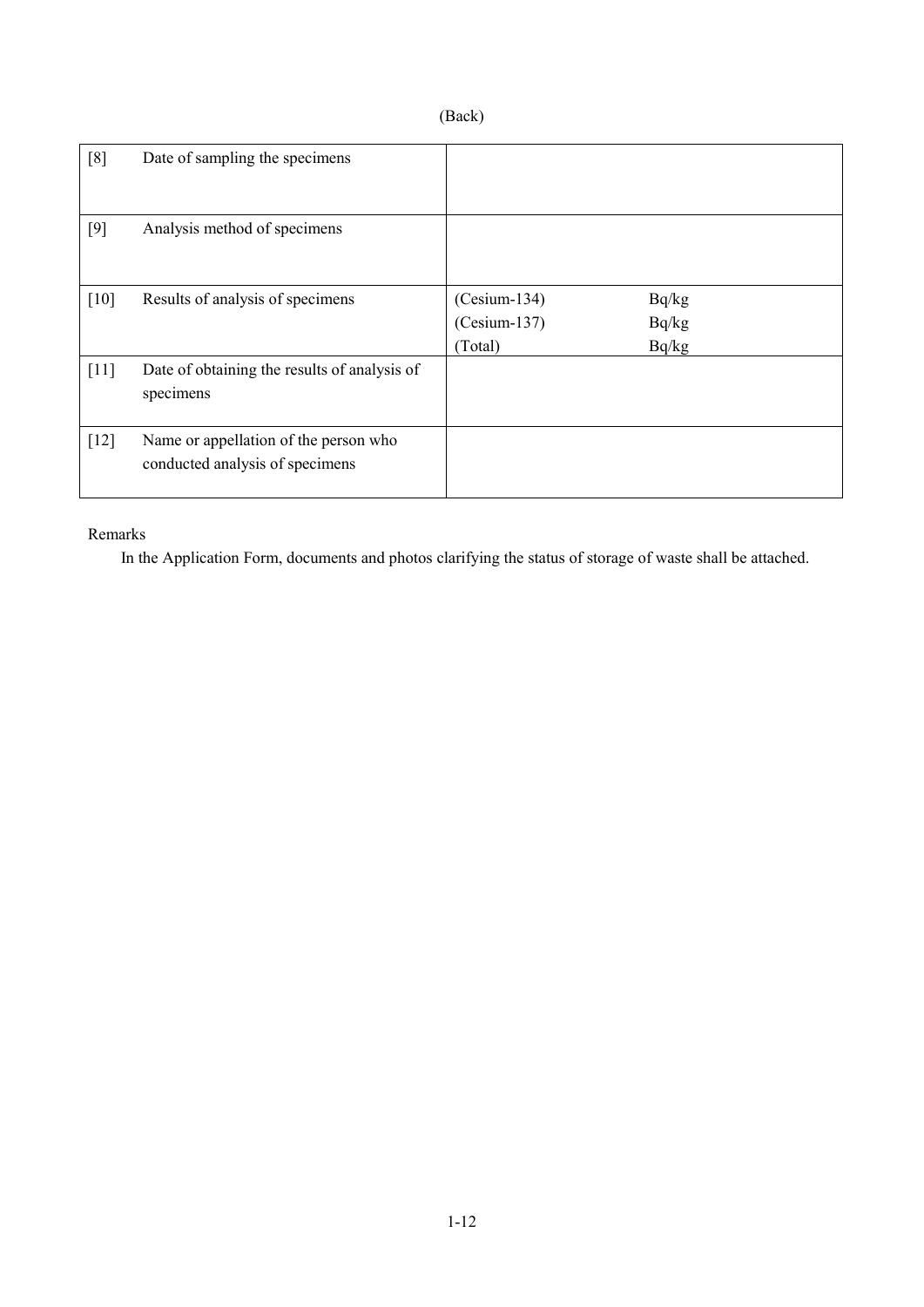**Form No. 1** (Article 4 related) **[Description Example]** 

(Front)

|       | Survey Report of the Status of Pollution of Waste by Radioactive Materials<br>Discharged by the Accident                                |                                                                                                                                                                                                                                                                                                                                                                                                                                                                                                                |  |  |  |  |  |
|-------|-----------------------------------------------------------------------------------------------------------------------------------------|----------------------------------------------------------------------------------------------------------------------------------------------------------------------------------------------------------------------------------------------------------------------------------------------------------------------------------------------------------------------------------------------------------------------------------------------------------------------------------------------------------------|--|--|--|--|--|
|       | Date: February 27, 2012                                                                                                                 |                                                                                                                                                                                                                                                                                                                                                                                                                                                                                                                |  |  |  |  |  |
| From: | To Minister of the Environment                                                                                                          |                                                                                                                                                                                                                                                                                                                                                                                                                                                                                                                |  |  |  |  |  |
|       | Name:<br>Address:                                                                                                                       | XXXX Corporation<br>Representative Director: XXXX<br>XXX XXX XXX<br>(For a corporation, business name and name of the representative)<br>Telephone Number: XXX-XXX-XXXX                                                                                                                                                                                                                                                                                                                                        |  |  |  |  |  |
|       | 2011," we report the status of contamination of waste by radioactive materials d by the accident.                                       | Under Article 16, paragraph (1) of the "Ordinance for Enforcement of the Act on Special Measures concerning<br>the Handling of Environment Pollution by Radioactive Materials Discharged by the Nuclear Power Station<br>Accident Associated with the Tohoku District - Off the Pacific Ocean Earthquake that Occurred on March 11,                                                                                                                                                                            |  |  |  |  |  |
| $[1]$ | Kind of the facility where the waste subject<br>to a survey was generated                                                               | Incineration facility which is the specified industrial<br>waste disposal facility                                                                                                                                                                                                                                                                                                                                                                                                                             |  |  |  |  |  |
| $[2]$ | Name, address and contact of the business<br>establishment related to the facility where<br>the waste subject to a survey was generated | XXX Corporation, XX Station<br>Address: XXX XXX XXX<br>Tel: XXX-XXX-XXXX                                                                                                                                                                                                                                                                                                                                                                                                                                       |  |  |  |  |  |
| $[3]$ | Name, address and contact of the storage site<br>of waste subject to a survey                                                           | Same as above                                                                                                                                                                                                                                                                                                                                                                                                                                                                                                  |  |  |  |  |  |
| $[4]$ | Kind of waste subject to a survey                                                                                                       | Soot and dust (fly ash)                                                                                                                                                                                                                                                                                                                                                                                                                                                                                        |  |  |  |  |  |
| $[5]$ | Quantity of waste subject to a survey                                                                                                   | Flexible container: 20 (approximately 20t, $20m^3$ )<br>Approximately 1t $(1m^3)$ per container                                                                                                                                                                                                                                                                                                                                                                                                                |  |  |  |  |  |
| [6]   | Time the waste subject to a survey was<br>generated                                                                                     | From January 18 to February 15, 2012                                                                                                                                                                                                                                                                                                                                                                                                                                                                           |  |  |  |  |  |
| $[7]$ | Sampling method of specimen                                                                                                             | Soot and dust stored in 20 drum cans, which were<br>generated from the previous survey to the date of<br>sampling the specimens, were the survey unit. Four drum<br>cans are sampled at random and from each drum can,<br>approximately 250g of the specimens were sampled by<br>increment scoop and a total of approximately 1kg of the<br>specimens was sampled. Sampled specimens were mixed<br>in a plastic bag with a fastener. The points of sampling<br>the specimens were as set forth in the Exhibit. |  |  |  |  |  |

(Japanese Industrial Standards Column A-No.4)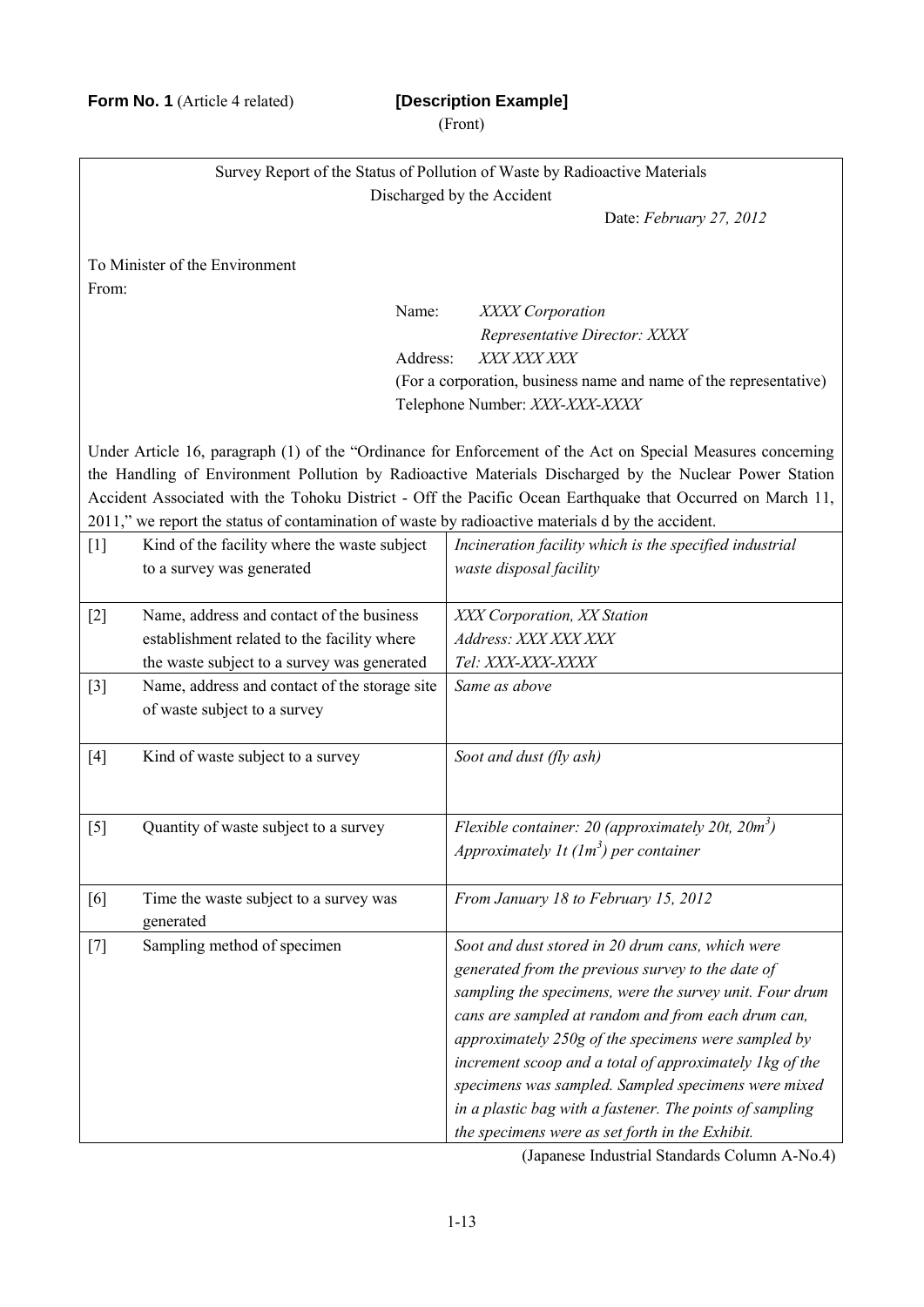| и<br>١ |
|--------|
|--------|

| [8]    | Date of sampling the specimens                                           | February 15, 2012                                                                                                   |                                                 |
|--------|--------------------------------------------------------------------------|---------------------------------------------------------------------------------------------------------------------|-------------------------------------------------|
| $[9]$  | Analysis method of specimens                                             | NaI (Tl) scintillation spectrometer<br>Apparatus analysis (Model: xxxx)<br>Lower Limit of Detection Value: 50 Bq/kg |                                                 |
| [10]   | Results of analysis of specimens                                         | $(Cesium-134)$<br>$(Cesium-137)$<br>(Total)                                                                         | $2,000$ Bq/kg<br>$2,500$ Bq/kg<br>$4,500$ Bq/kg |
| $[11]$ | Date of obtaining the results of analysis of<br>specimens                | February 20, 2012                                                                                                   |                                                 |
| $[12]$ | Name or appellation of the person who<br>conducted analysis of specimens | XXXX Corporation<br>Person in charge of measurement:                                                                |                                                 |

### Remarks

In the Application Form, documents and photos clarifying the status of storage of waste shall be attached.

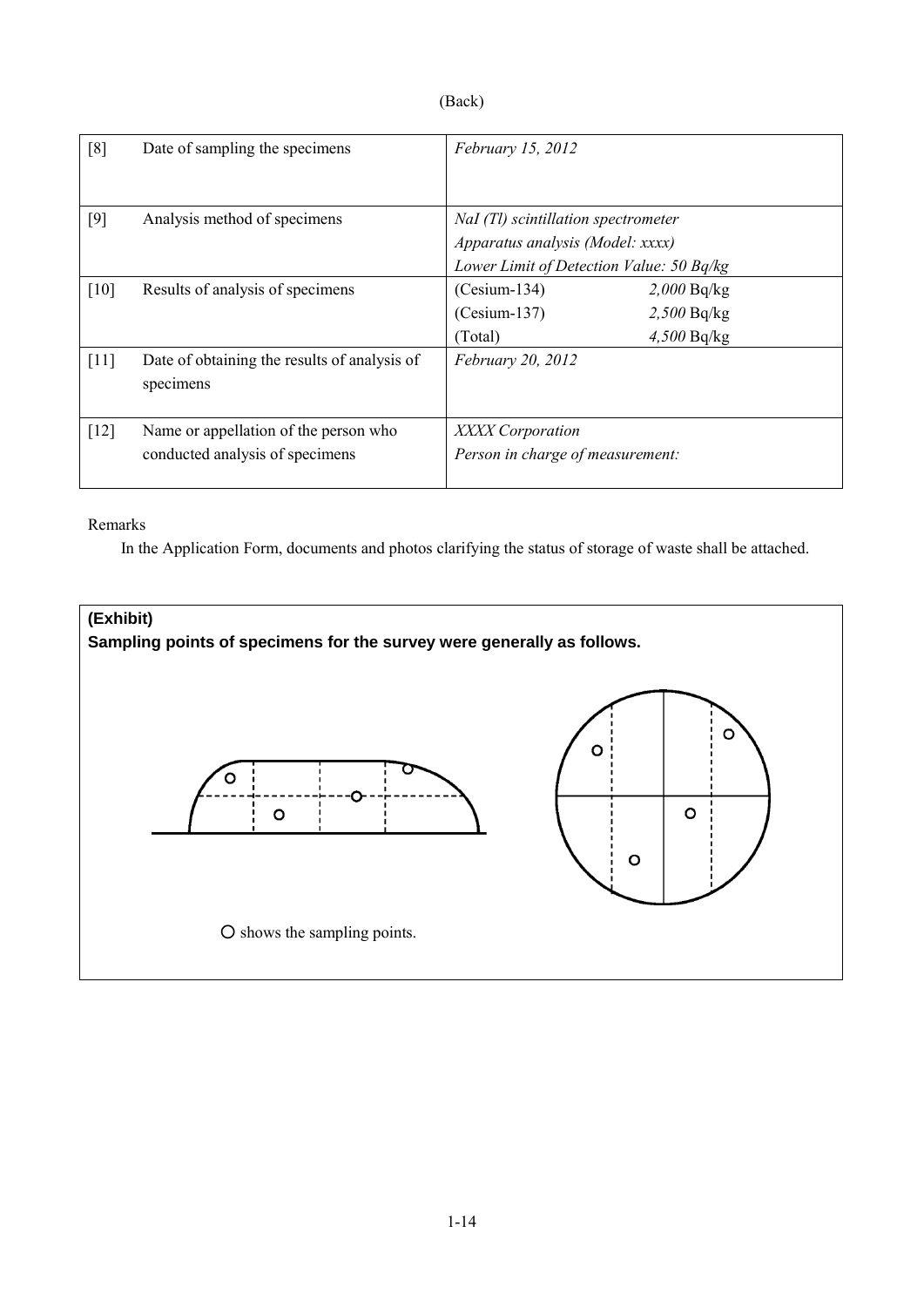### <span id="page-16-0"></span>**3.5 Exemption from Mandatory Survey**

 Out of the facilities subject to mandatory survey under the Act, Article 16, paragraph (1), the facilities, which were confirmed by the Director of the Regional Environmental Office as the facilities falling under certain requirements, shall be exempted from mandatory survey. In this regard, if incineration facilities which are specified municipal solid waste disposal facilities and specified industrial waste disposal facilities are confirmed by the Director of the Regional Environmental Office as the facilities falling under certain requirements, the mandatory survey under the Act, Article 16, paragraph (1) shall be exempted and also the maintenance and management standards under the Act, Article 24 shall be exempted.

### <span id="page-16-1"></span>**3.5.1 Confirmation Requirements**

Requirements for confirmation by the Director of the Regional Environmental Office shall be either item [1] or item [2] below.

- [1] The most recent measurement results of radioactive concentration was below 800Bq/kg.
- [2] All the measurement results of radioactive concentration for more than twice during the most recent three (3) months were below 6,400Bq/kg.

### [Requirement [1]]

 If the facility administrator believes the facility satisfies the requirement [1] and submits an application, the administrator shall confirm that at the time of application, the most recent measurement results of radioactive concentration were below 800Bq/kg.

### [Requirement [2]]

For "during the most recent three (3) months" in the requirement [2], the earliest date and the latest date have an interval of over 60 days out of the "dates of sampling the specimens" related to the measurement results of more than two in the most recent measurements at the time of application.

 Therefore, if the facility administrator believes that the facility satisfies the requirement [2] and submits an application, the administrator shall confirm that the measurement results of more than two in the most recent measurements were all below 6,400Bq/kg (out of the "Date of sampling the specimens" related to the most recent measurement results more than two, the earliest date and the latest date have an interval of over 60 days out of the "dates of sampling the specimens" related to the more than two measurement results).

### <span id="page-16-2"></span>**3.5.2 Exemption Provision from Mandatory Survey**

If either of the requirements [1] or [2] shown in "**3.5.1 Requirements for Confirmation**" is satisfied and confirmation by the Director of the Regional Environmental Office is requested, the Application Form shall be submitted to the Director of the Regional Environmental Office. Thereafter, upon confirmation of the application contents by the Director of the Regional Environmental Office, written notice shall be provided. In application, the survey results before January 1, 2012 may be used.

 Form of the Application Form and an example of confirmation notice are as follows. In this regard, to the Application Form, documents certifying the survey results of radioactive concentration (measurement results certificate, etc., issued by the outsourced company which was outsourced for measurement) shall be attached.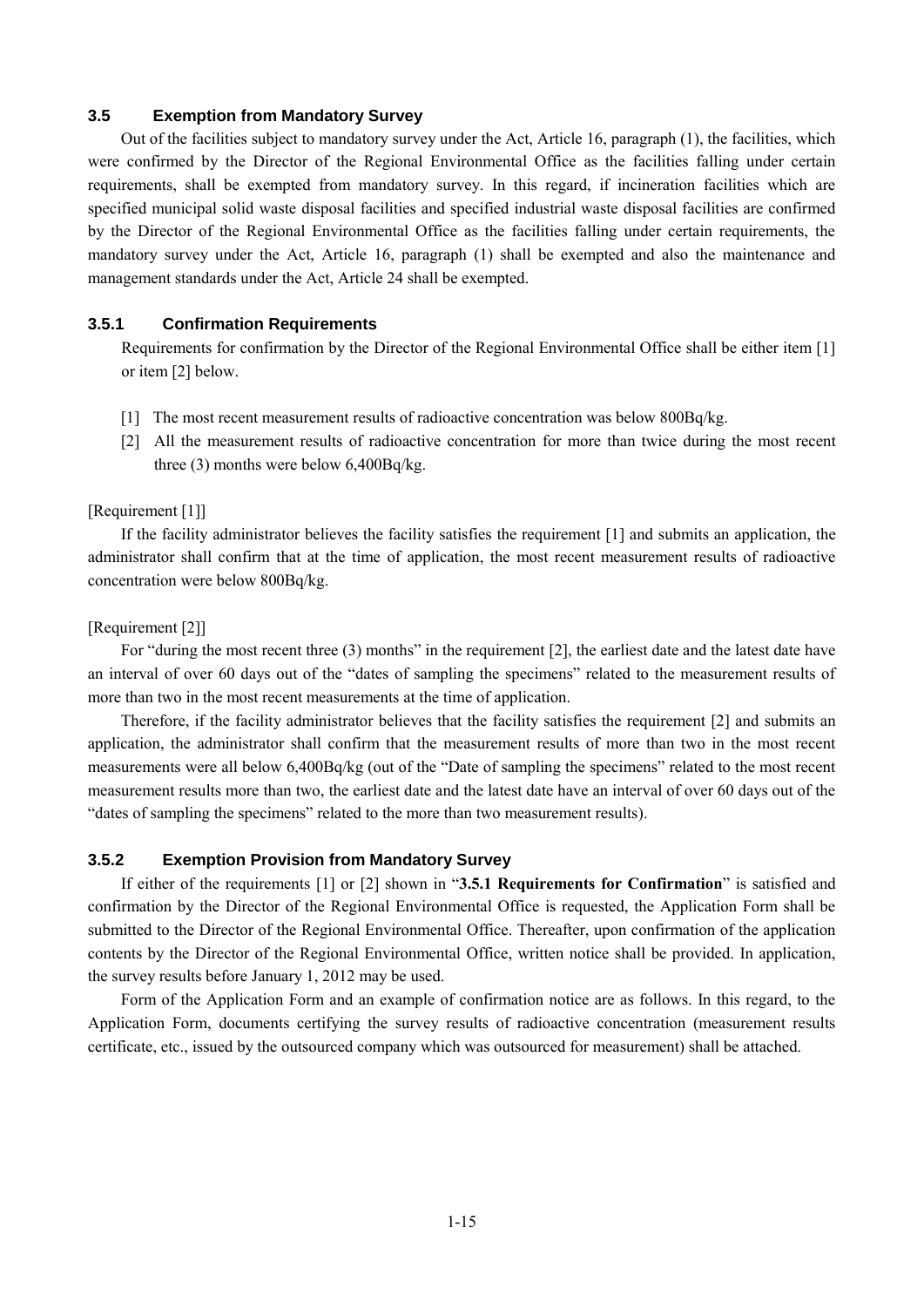[Example of Form of Application Form]

Application Form for Confirmation under the Ordinance for Enforcement of the Act on Special Measures concerning the Handling of Radioactive Pollution, Article X

Date:

To: Director of Regional Environmental Office

Applicant Name: Address: (For a corporation, business name and name of the representative) Telephone Number:

We would like to receive confirmation under the "Ordinance for Enforcement of the Act on Special Measures concerning the Handling of Environment Pollution by Radioactive Materials Discharged by the Nuclear Power Station Accident Associated with the Tohoku District - Off the Pacific Ocean Earthquake that Occurred on March 11, 2011" Enforcement Rules, Article X and make an application with related documents attached.

- 1. Kind of the facility where the waste subject to a survey was generated *Water treatment facility*
- 2. Name, address and contact of the business establishment related to the facility where the waste subject to a survey was generated *XX Water Purification Plant Address: XXX*

*Telephone: XXX*

3. The most recent measurement results of the radioactive concentration were as follows.

| Kind of<br>waste       | Time of generation of<br>waste subject to a  | Date of<br>sampling the | Radioactive concentration<br>(Bq/kg) |             | Attached<br><b>Materials</b> |       |
|------------------------|----------------------------------------------|-------------------------|--------------------------------------|-------------|------------------------------|-------|
| subject to a<br>survey | survey                                       | specimens               | $Cs-134$                             | Cs-137      | <b>Total Cs</b>              | No.   |
| Dehydrated<br>sludge   | From April 3, 2012 to<br>May 9, 2012         | May 9, 2012             | <i>2700</i>                          | <b>3300</b> | 6000                         | [1]   |
| Dehydrated<br>sludge   | From May 10, 2012 to<br>June 6, 2012         | June 6, 2012            | 2590                                 | 3210        | 5800                         | $[2]$ |
| Dehydrated<br>sludge   | From June 7, 2012 to<br><i>July 11, 2012</i> | July 11, 2012           | 2435                                 | 2865        | 5300                         | [3]   |

Remarks

Documents certifying the survey results shall be attached to the Application Form.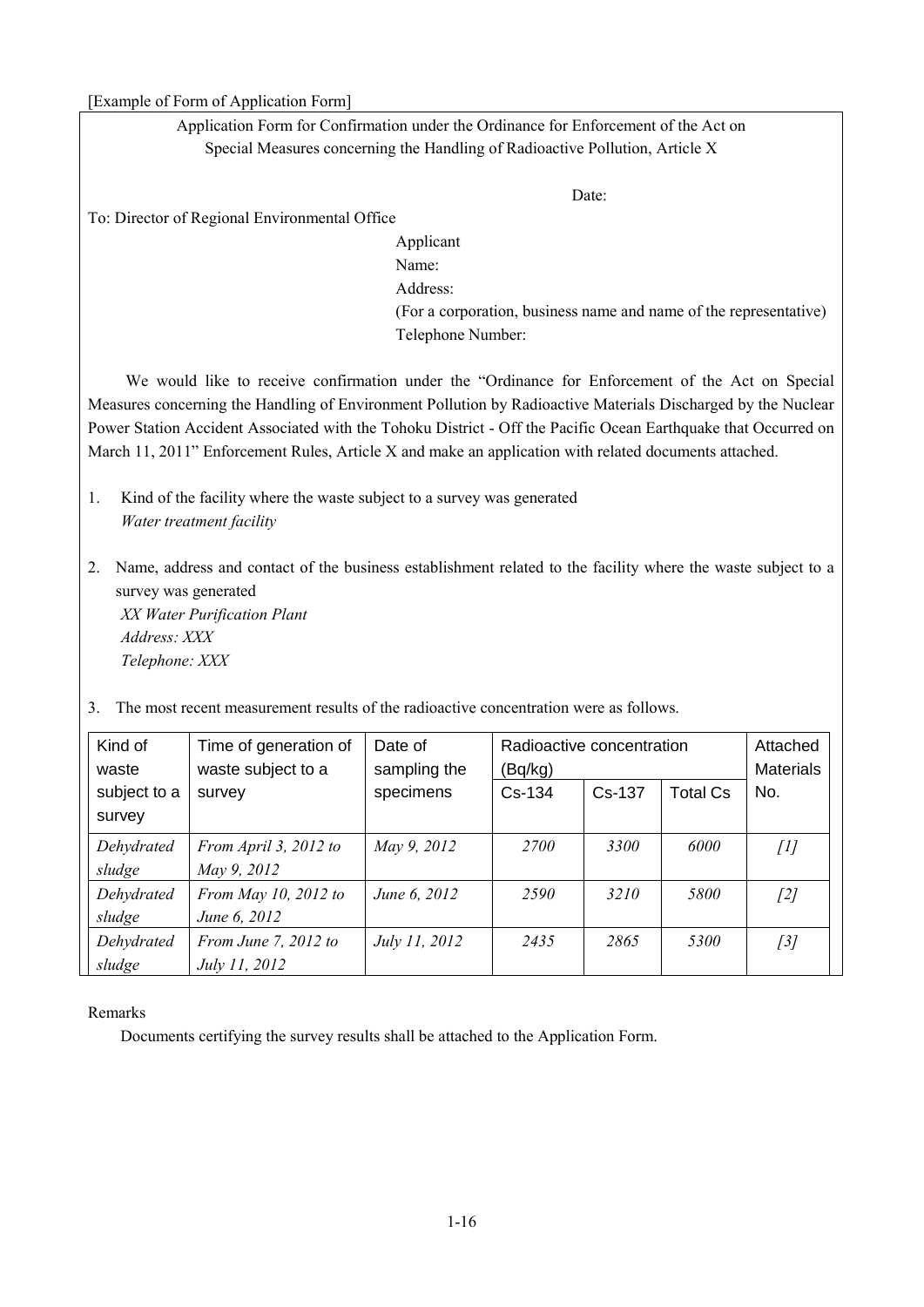### [Notice Document Example]

Notification Form of Confirmation under the Ordinance for Enforcement of the Act on Special Measures concerning the Handling of Radioactive Pollution, Article 6

> Document Number Date:

To: XXXX

From: Director of XX Regional Environmental Office

For the following facility applied as of XX at Number YYYY, we will confirm under the Enforcement Rules, Article 6 as a result of review and hereby notify you.

*XX Water Purification Plant Address: XXX Telephone Number: XXX*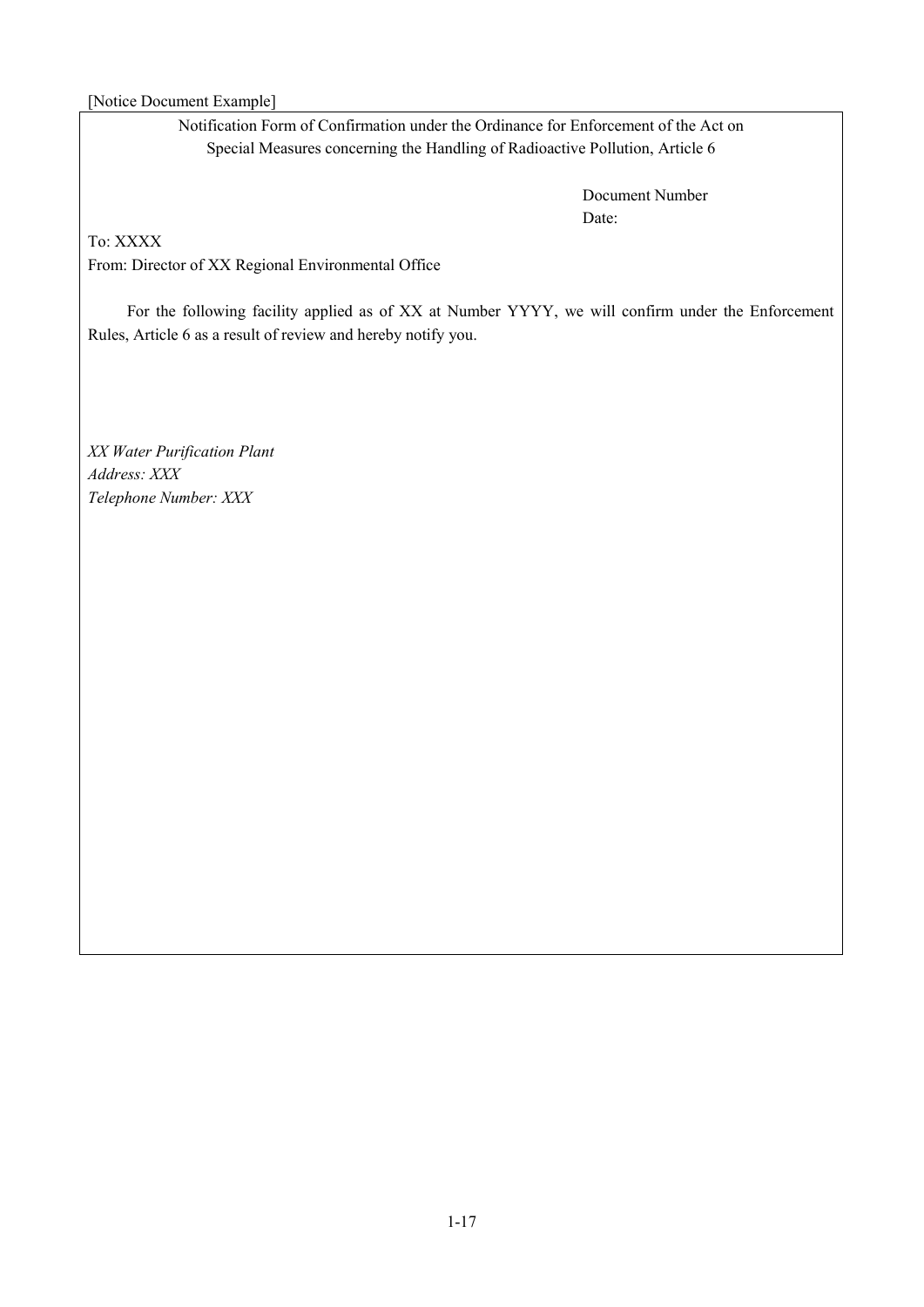### <span id="page-19-0"></span>**Chapter 4 Application for Designation of Waste Contaminated with Radioactive Materials Discharged by the Accident (Act, Article 18, paragraph (1) through paragraph (3))**

### <span id="page-19-1"></span>**4.1 Summary of the System under the Act, Article 18**

### **[Summary of the System]**

- It is provided that a person who believes that the waste falls under the designated waste as a result of a survey of the contamination state of the possessing waste by the radioactive materials discharged by the accident may apply to the Director of Regional Environmental Office for designation of the waste to the designated waste.
- It is provided that a person who makes an application shall attach to the Application Form, describing the method and results, etc., of the survey on status of pollution by the radioactive materials discharged by the accident and submit the prescribed documents.
- It is provided that designated waste is to be managed by the national government.

 Application under the Act, Article 18 may be made by any person who possesses waste. Kind of waste subject to application is not limited.

 In this regard, the facilities subject to a survey under the Act, Article 16, where the radioactive concentration of waste stored before January 1, 2012 exceeds 8,000Bq/kg, application shall be made based on the survey under the Act, Article 18.

Application may also be made based on the survey results before January 1, 2012.

Flow of survey and application under the Act, Article 18 is shown in **Figure 4-1** on the next page.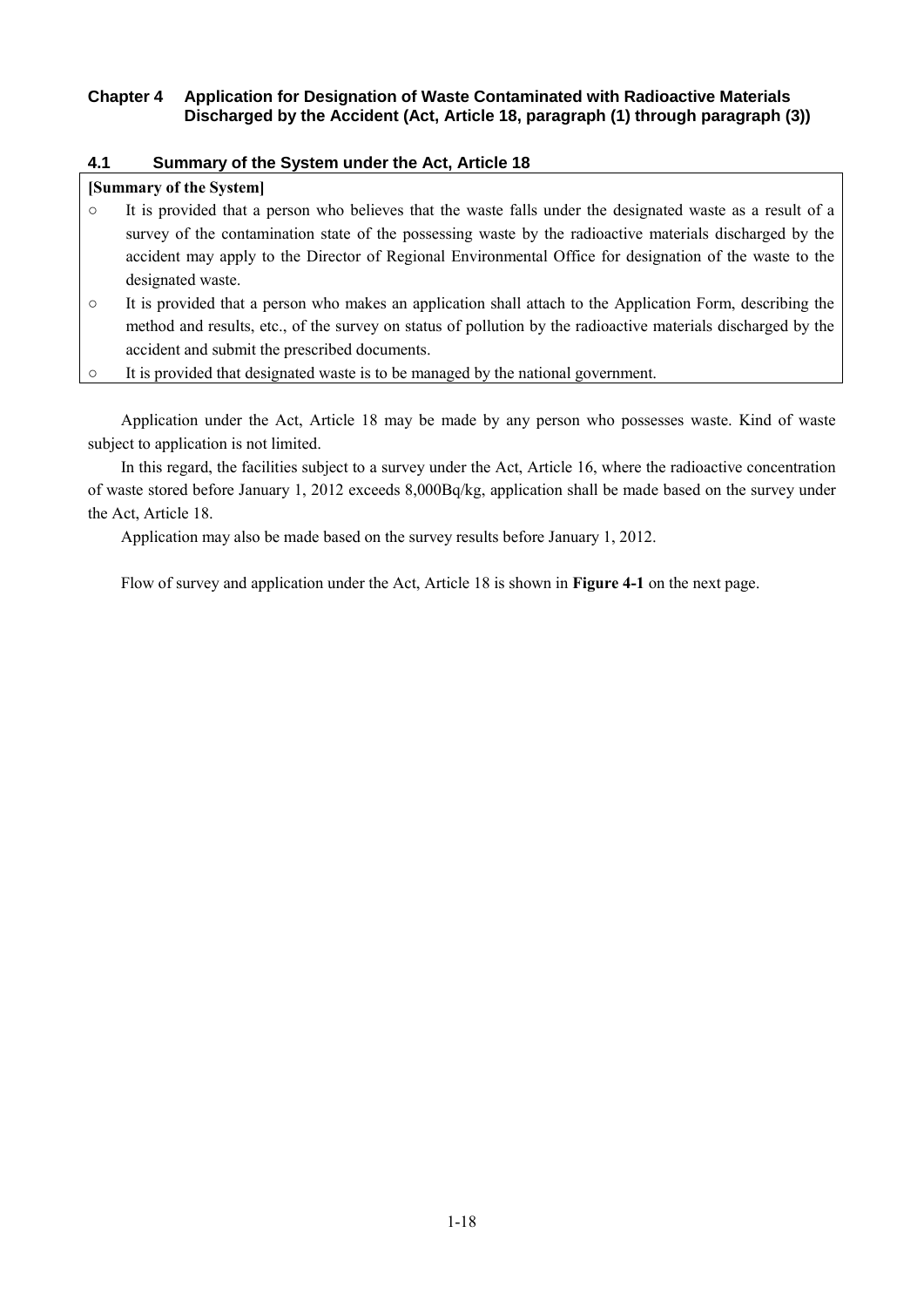# Flow Chart of Survey and Application under the Act, Article 18



**Figure 4-1: Flow of survey and application under the Act, Article 18**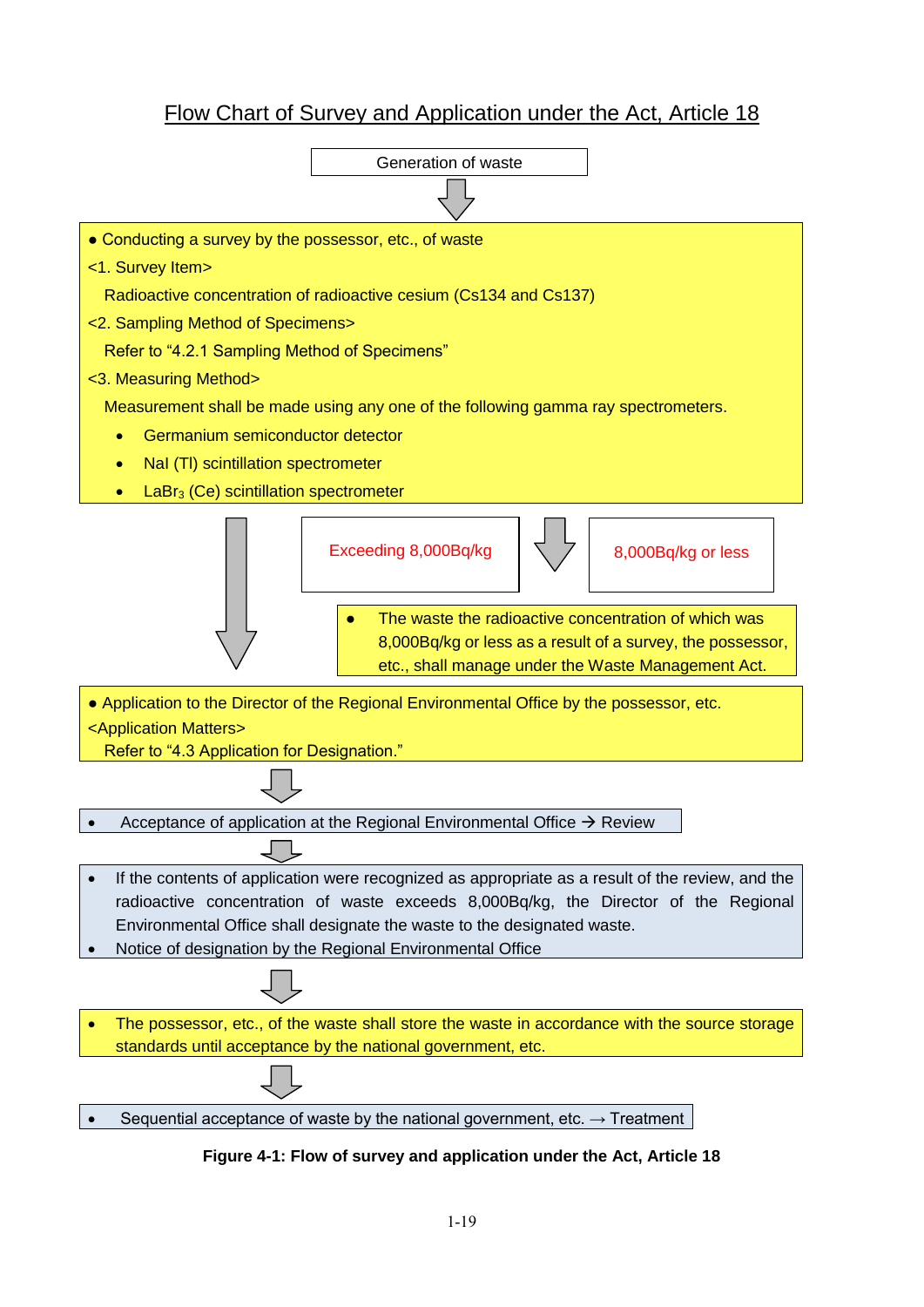### <span id="page-21-0"></span>**4.2 Survey Method on Status of Contamination (Act, Article 18, paragraph (3))**

Survey method of contamination of the waste by radioactive materials discharged by the accident under the Act, Article 18, paragraph (3) shall be as follows.

- [1] Classify the subject waste into the unit whose contamination status by radioactive materials discharged by the accident is assumed to be generally similar (survey unit).
- [2] Sample 10 or more specimens (if the waste is sludge, soot and dust and incinerated ash, etc., discharged from water facilities, public sewerage, basin sewerage, industrial water disposal facilities, municipal solid waste incineration facilities, industrial waste incineration facilities and rural community sewerage system, 4 or more specimens) from the survey unit and the specimens of similar weight shall be mixed.
- [3] The mixed specimens shall be measured, using a germanium semiconductor detector, an NaI (Tl) scintillation spectrometer, or an LaBr<sub>3</sub> (Ce) scintillation spectrometer.

### <span id="page-21-1"></span>**4.2.1 Sampling Method of Specimens**

### **4.2.1.1 Classification Method of Survey Unit**

Classification of survey unit shall be made by the nature of waste, time of generation, facility of generation and area of generation. An example of classification method of survey units is shown in **Table 4-1**.

| rable 4-1. Example of Glassification Method of Survey Only |                                                                                  |  |  |  |
|------------------------------------------------------------|----------------------------------------------------------------------------------|--|--|--|
| Kind of Waste                                              | Content of Classification of Survey Unit                                         |  |  |  |
| Sludge and incinerated ash,                                | In general, survey unit shall be classified according to the generated facility, |  |  |  |
| etc., stored before January                                | period of generation (generally within a month) and nature of the waste.         |  |  |  |
| 1, 2012                                                    |                                                                                  |  |  |  |
| Waste rice straw,                                          | Survey unit shall be classified among the stored waste by the time of            |  |  |  |
| waste pasture grass, etc.                                  | production and area of generation (e.g., by settlement or municipality).         |  |  |  |
| Waste compost,                                             | Survey unit shall be classified according to the original production site and    |  |  |  |
| waste fertilizer, etc.                                     | nature of raw materials and the time of purchase of raw materials.               |  |  |  |

### **Table 4-1: Example of Classification Method of Survey Unit**

### **4.2.1.2 Sampling Method of Specimens**

**(1) Sludge, soot and dust and incinerated ash, etc., discharged from the water facilities, public sewerage, basin sewerage, industrial water disposal facilities, municipal solid waste incineration facilities, industrial waste incineration facilities and rural community sewerage system** 

Sampling of specimens shall be made, considering the representativeness based on the objective and status of the source and specimens. An example of sampling of specimens is shown below.

- [1] For sampling of specimens, an increment scoop, etc., shall be used (**Figure 4-2**).
- [2] In case of piled specimens, sample from four or more points mutually distant so as to ensure representativeness. If the specimens are running on a conveyor, sample four times or more by a certain interval while the survey unit is running. If the waste of the same survey unit is stored divided in multiple containers, select four or more containers at random to ensure representativeness and sample specimens from one or more points of the selected containers.
- [3] After crushing the specimens as appropriate, put the specimens with about the same weight in a container (a plastic bag with a fastener is acceptable) and mix sufficiently.
- [4] Quantity of sampling of specimens for measurement shall be  $500g \sim 1kg$  in total.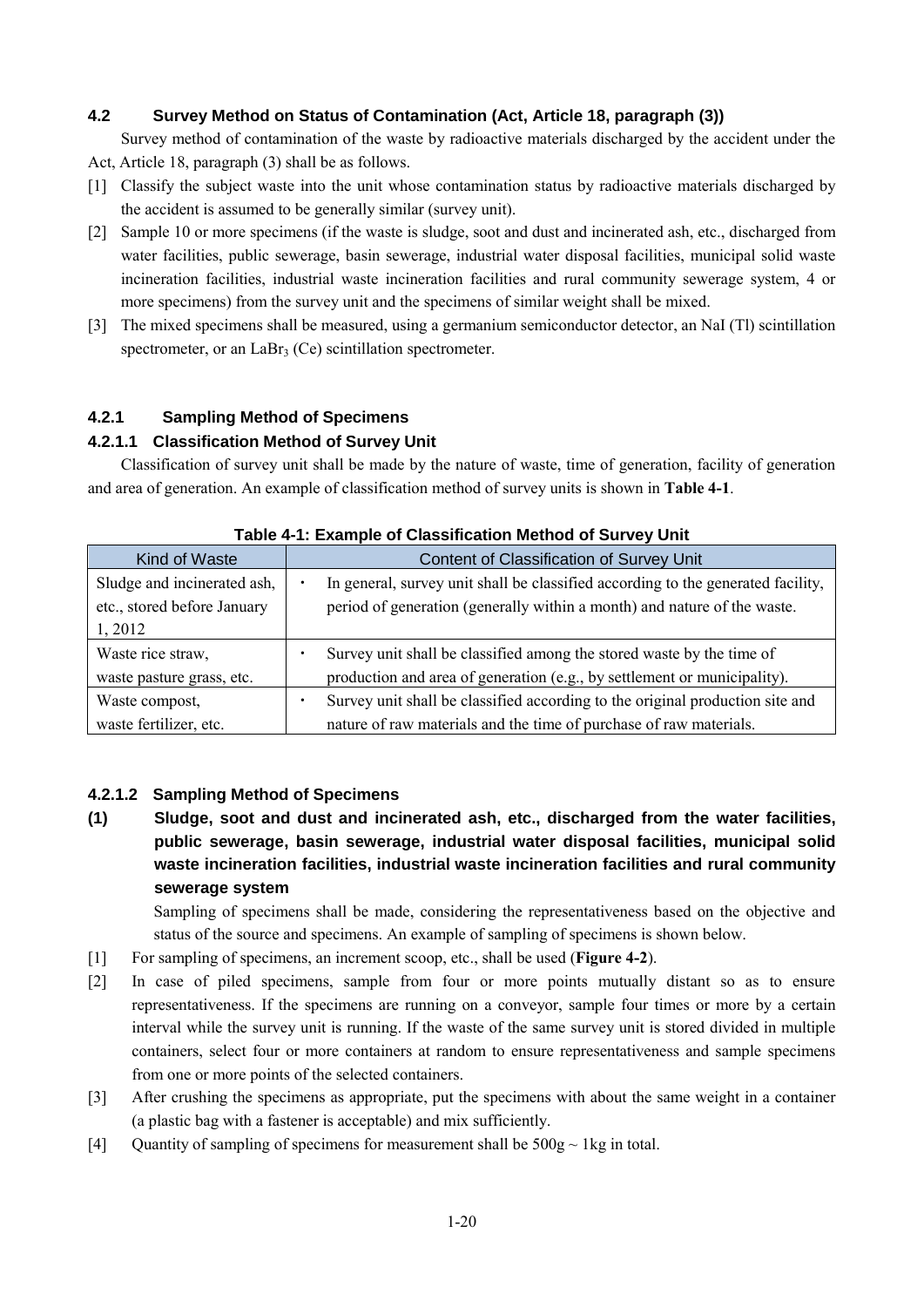### **(2) Other Waste (waste rice straw, waste compost, etc.)**

Sampling of specimens shall be made, considering the representativeness based on the objective and status of the source and specimens. An example of sampling of specimens is shown below.

- [1] For sampling of specimens, an increment scoop, etc., shall be used.
- [2] In case of piled specimens, sample from ten or more points mutually distant so as to ensure representativeness (refer to Figure 4-3). If the specimens are running on a conveyor, sample ten times or more by a certain interval while the survey unit is running. If the waste of the same survey unit is stored divided in multiple containers, select ten or more containers at random to ensure representativeness and sample specimens from one or more points of the selected containers.
- [3] After crushing the specimens as appropriate, put the specimens with about the same weight in a container (a plastic bag with a fastener is acceptable) and mix sufficiently.
- [4] Quantity of sampling of specimens for measurement shall be  $500g \sim 1kg$  in total.



**Figure 4-2: Increment Scoop** 





○ shows the sampling points

### **Figure 4-3: Example of sampling points of piled specimens (in case of 10 points)**

### <span id="page-22-0"></span>**4.2.2 Measuring Method of Specimens**

It shall be in accordance with the Guidelines, "3. Survey on Pollution Status of Waste by Radioactive Materials Discharged by the Accident, 3.3.2 Measuring Method of Specimens."

### <span id="page-22-1"></span>**4.3 Application for Designation (Act, Article 18, paragraph (2))**

Application (for the designated waste) under the Act, Article 18, paragraph (1) shall be made by submitting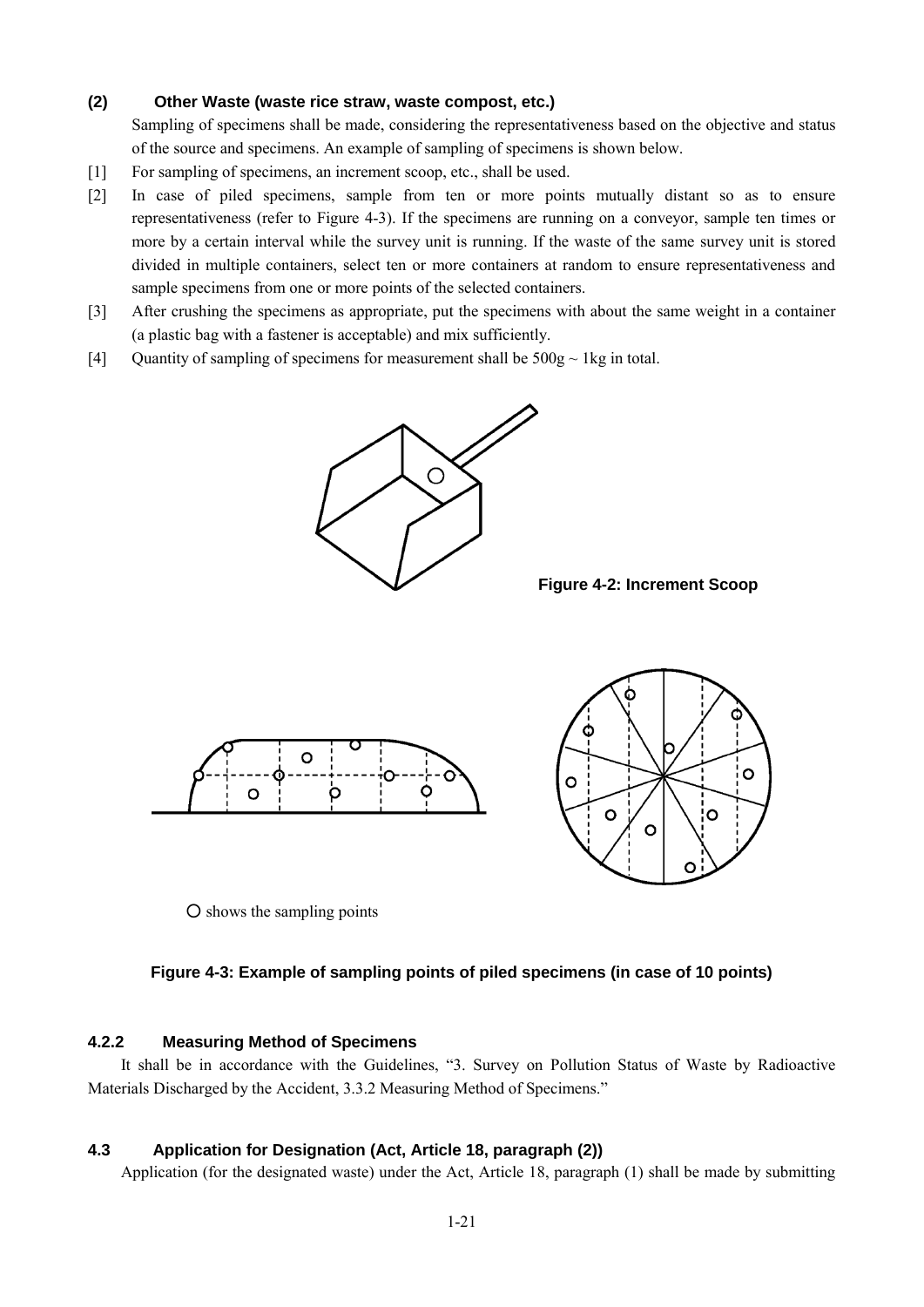the Form No. 3 describing the following matters.

- [1] Name or appellation and address and in case of a corporation, name of the representative
- [2] Name, address and contact of the storage site of waste subject to a survey
- [3] Kind and quantity of waste subject to a survey
- [4] Date of sampling of specimens of the waste subject to a survey and the date the results of analysis of the specimens were obtained, the name or appellation of the analyzing person and any other matters concerning the survey results
- Documents and photos, which clarify the status of storage of waste subject to a survey, shall be attached. In addition, documents certifying the described survey results shall be attached (measurement results certificate, etc., issued by the outsourced company which was outsourced for measurement).

### <span id="page-23-0"></span>**4.3.1 Description Matters of Application Form for Designation**

The matters of note for application of the survey results and a description example, etc., are shown below.

### **4.3.1.1 Quantity of Waste**

State the weight (t) or volume  $(m<sup>3</sup>)$  per survey unit and in case of storage in containers, the number of containers.

### **4.3.1.2 Sampling Method of Specimens**

For the method for sampling specimens, method of classification of survey unit, apparatus used for sampling, kind of containers of sampling specimens, and preparation method of specimens (crushing and shredding, etc.) shall be described. It is desirable to describe in Exhibit the plan showing the points of sampling of specimens from the survey unit.

Summary shall be described in the Application Form and the details may be attached as separate materials.

### **4.3.1.3 Analysis Method**

Measuring method, name of model of measuring apparatus, the lower limit of detection, etc., shall be described.

### <span id="page-23-1"></span>**4.3.2 Method of Submission of Application Form for Designation**

Application Form for Designation shall be submitted by mail or direct delivery to the Regional Environmental Office having jurisdiction over the address of the facility.

### <span id="page-23-2"></span>**4.3.3 Form of Application Form for Designation**

Form of Application Form (For No. 3 (Article 17 related)) and a description example are shown on the next page and thereafter.

### <span id="page-23-3"></span>**4.3.4 Documents attached to Application Form for Designation**

In the Application Form for Designation, photos of waste, documents and photos, which clarify the status of storage (storage site and storage method, etc.) shall be attached. In addition, documents certifying the described survey results shall be attached (measurement results certificate, etc., issued by the outsourced company which was outsourced for measurement).

### **4.3.4.1 Examples of Description Content of Attached Documents**

○ Storage Site: Indoor storage (warehouse and silo, etc.), storage in the vinyl greenhouse, outdoor storage (with roof, including tent, etc., agricultural land, parking lot, etc.) Space  $(m^2)$ , height  $(m)$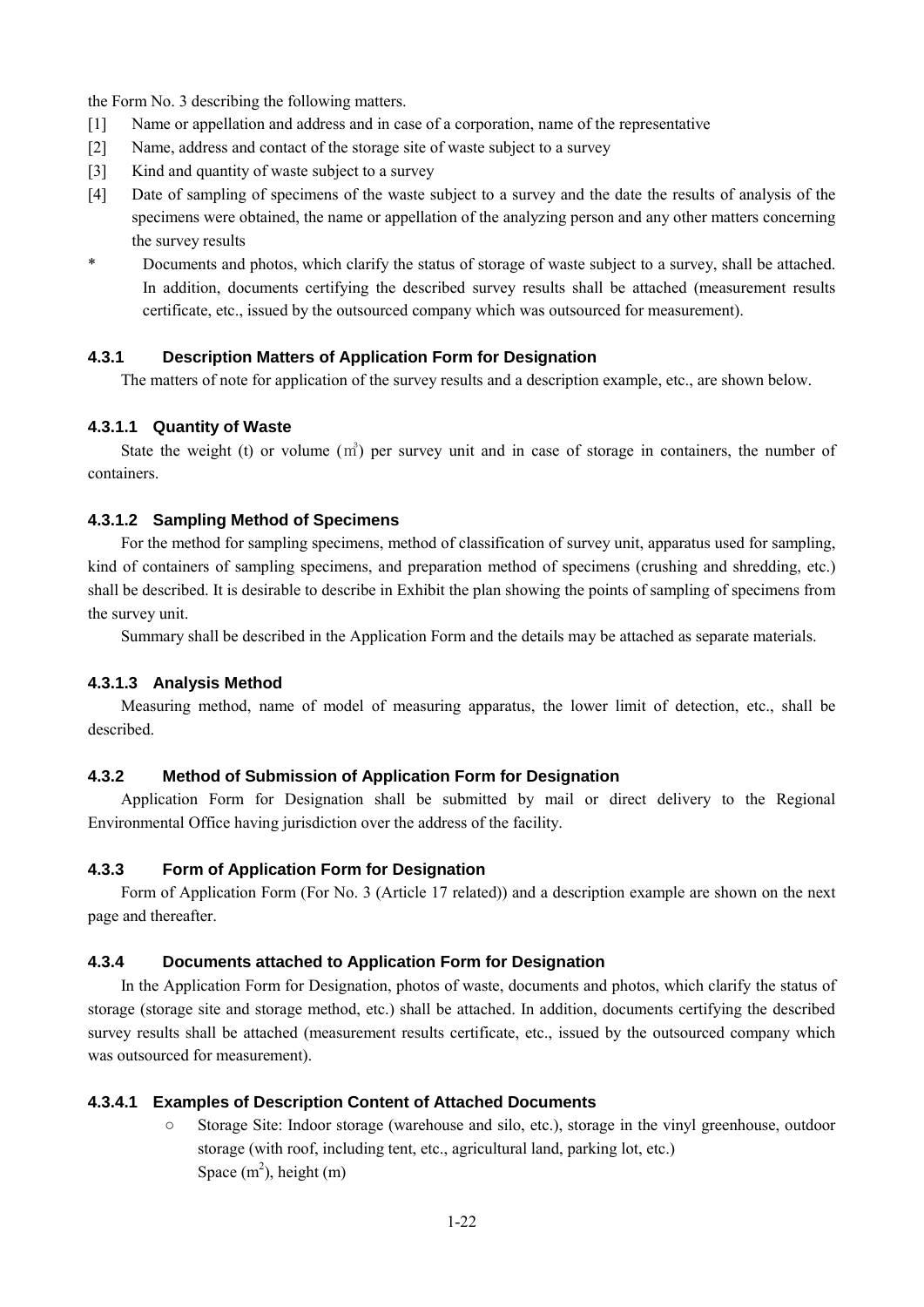○ Storage Method: Packaged storage (blue tarp, net or wrapping by film, etc.) Container storage (sandbag, flexible container bag, drum can, etc.)

### **4.3.4.2 Examples of Photos attached to Attached Documents**

- Photos identifying the kind and status of the waste Waste (close-up view, distant view)
- Photos showing the method of storage of waste, and rough amount stored Storage Site (close-up view, distant view), Storage Container (close-up view, distant view)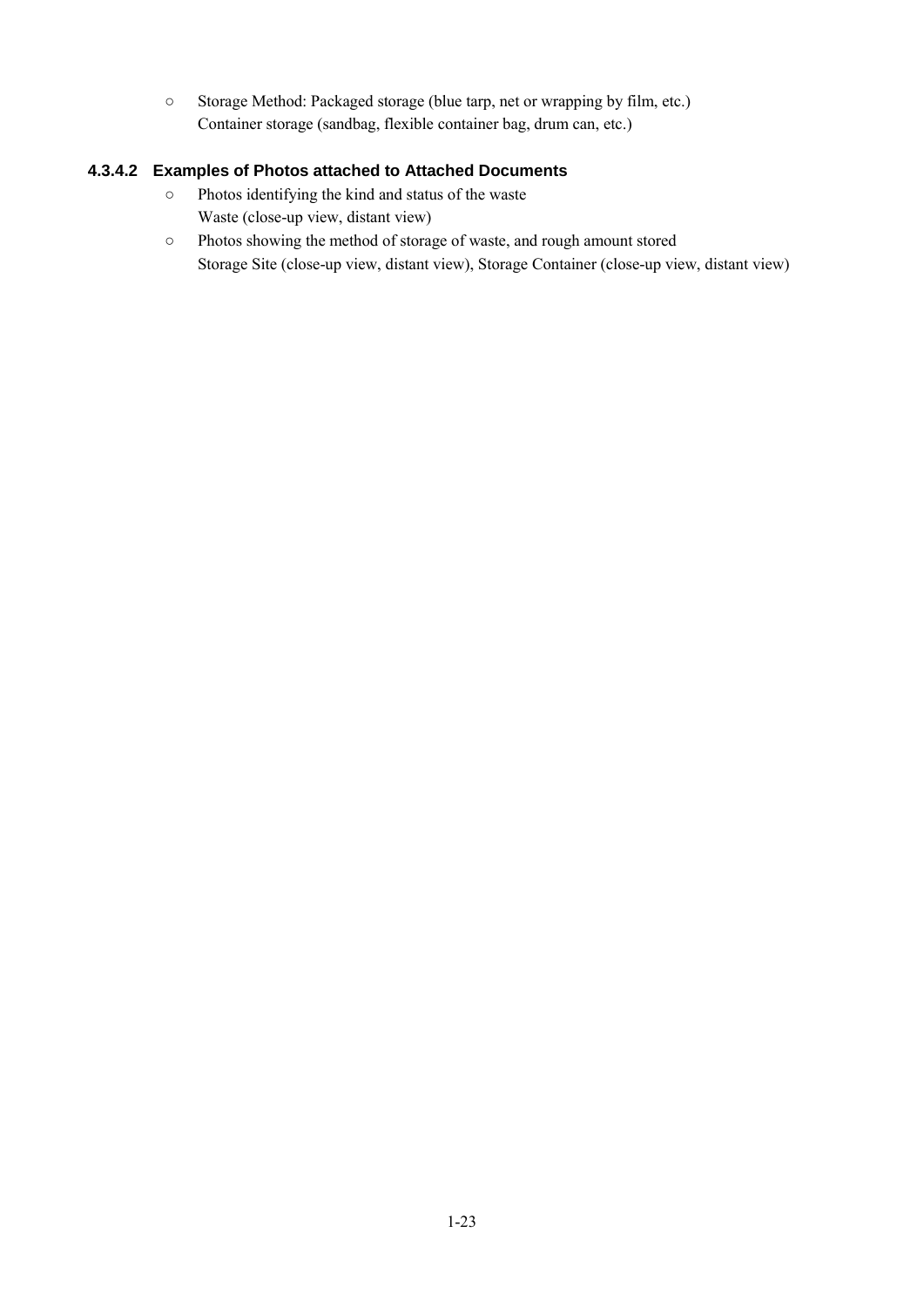**Form No. 3** (Article 17 related)

(Front)

### Application Form for Designation of the Waste Contaminated by Radioactive Materials Discharged by the Accident

Date:

To Minister of the Environment From:

Name:

Address: (For a corporation, business name and name of the representative) Telephone Number:

We would like to have the waste designated under Article 17, paragraph (1), under Article 18, paragraph (1) of the "Ordinance for Enforcement of the Act on Special Measures concerning the Handling of Environment Pollution by Radioactive Materials Discharged by the Nuclear Power Station Accident Associated with the Tohoku District - Off the Pacific Ocean Earthquake that Occurred on March 11, 2011."

| $[1] % \centering \includegraphics[width=0.9\columnwidth]{figures/fig_10.pdf} \caption{The graph $\mathcal{N}_1$ is a function of the number of times, and the number of times, and the number of times, are indicated in the number of times, and the number of times, are indicated in the number of times, and the number of times, are indicated in the number of times, and the number of times, are indicated in the number of times, and the number of times, are indicated in the number of times, and the number of times, are indicated in the number of times, and the number of times, are indicated in the number of times, and the number of times, are indicated in the number of times, and the number of times, are indicated in the number of times, and the number of times, are indicated in the number of times, and the number of times, are indicated in the number of times, and the number of times, are indicated in the$ | Name, address and contact of the storage site<br>of waste subject to a survey |  |
|-----------------------------------------------------------------------------------------------------------------------------------------------------------------------------------------------------------------------------------------------------------------------------------------------------------------------------------------------------------------------------------------------------------------------------------------------------------------------------------------------------------------------------------------------------------------------------------------------------------------------------------------------------------------------------------------------------------------------------------------------------------------------------------------------------------------------------------------------------------------------------------------------------------------------------------------------------|-------------------------------------------------------------------------------|--|
| $[2]$                                                                                                                                                                                                                                                                                                                                                                                                                                                                                                                                                                                                                                                                                                                                                                                                                                                                                                                                               | Kind of waste subject to a survey                                             |  |
| $[3]$                                                                                                                                                                                                                                                                                                                                                                                                                                                                                                                                                                                                                                                                                                                                                                                                                                                                                                                                               | Quantity of waste subject to a survey                                         |  |
| $[4]$                                                                                                                                                                                                                                                                                                                                                                                                                                                                                                                                                                                                                                                                                                                                                                                                                                                                                                                                               | Sampling method of specimens                                                  |  |
| $[5]$                                                                                                                                                                                                                                                                                                                                                                                                                                                                                                                                                                                                                                                                                                                                                                                                                                                                                                                                               | Date of sampling the specimens                                                |  |
| [6]                                                                                                                                                                                                                                                                                                                                                                                                                                                                                                                                                                                                                                                                                                                                                                                                                                                                                                                                                 | Analysis method of specimens                                                  |  |

(Japanese Industrial Standards, Column A-No.4)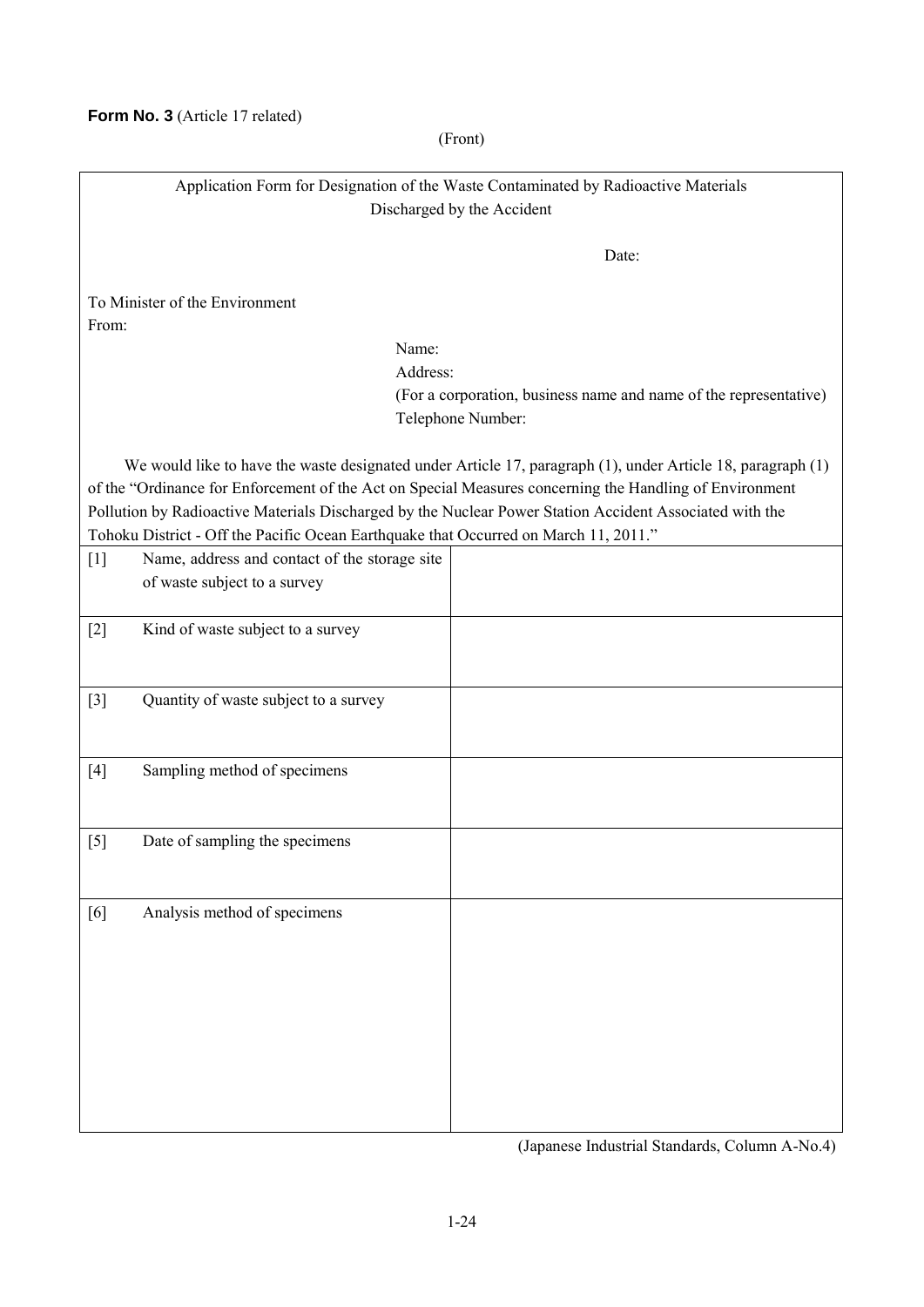| $\lambda$ |
|-----------|
|-----------|

| $[7]$ | Results of analysis of specimens                                         | $(Cesium-134)$<br>$(Cesium-137)$<br>(Total) | Bq/kg<br>Bq/kg<br>Bq/kg |
|-------|--------------------------------------------------------------------------|---------------------------------------------|-------------------------|
| [8]   | Date the results of analysis of specimens were<br>obtained               |                                             |                         |
| $[9]$ | Name or appellation of the person who<br>conducted analysis of specimens |                                             |                         |

Remarks

[1] Photos of the waste subject to a survey, [2] documents and photos clarifying the status of storage of waste shall be attached to the Application Form.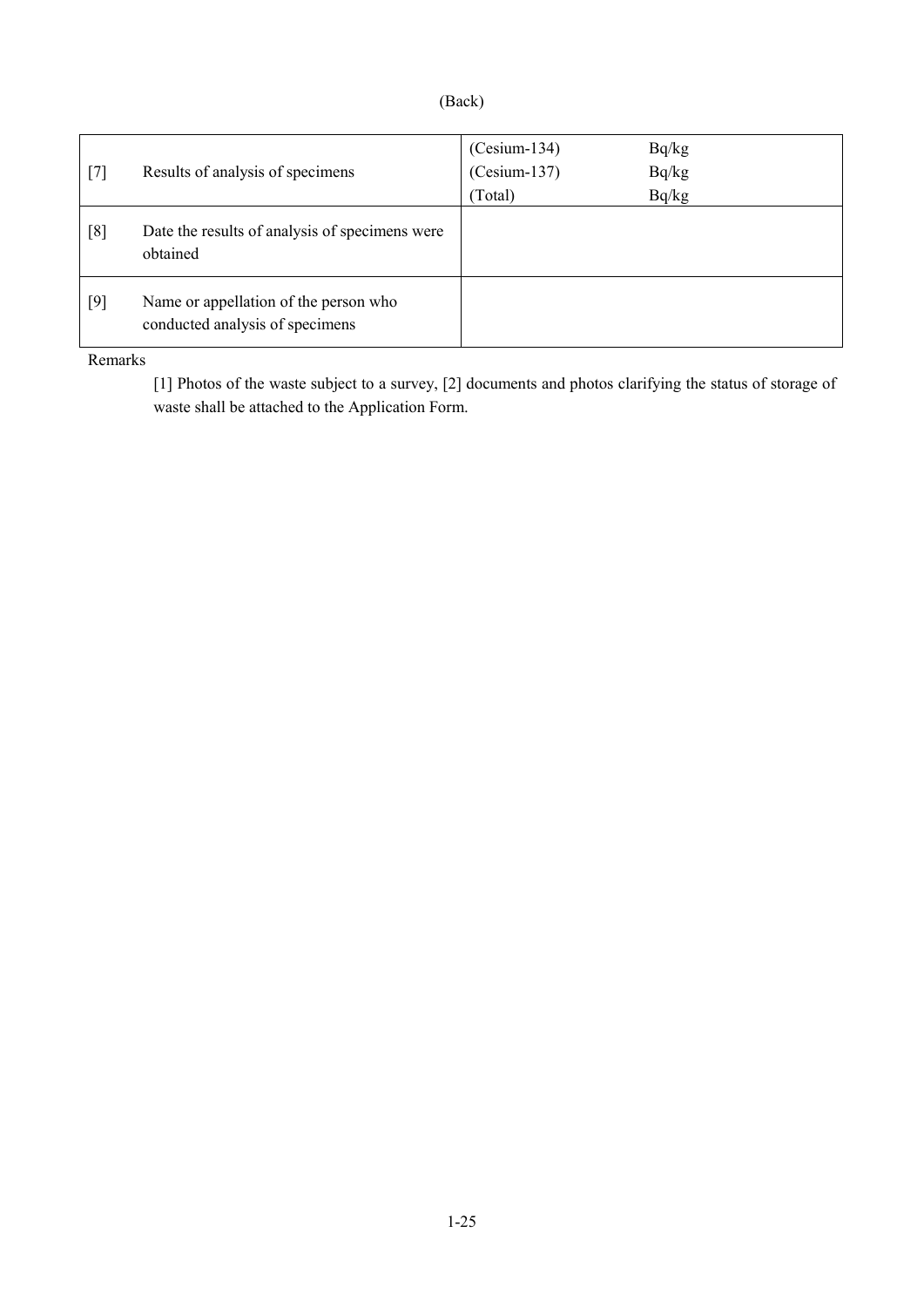### **Form No. 3** (Article 17 related) **[Description Example of Application Form]**

### (Front)

Application Form for Designation of the Waste Contaminated by Radioactive Materials Discharged by the Accident

Date: *February 27, 2012*

To Minister of the Environment From:

> Name: *XXXXXX, Mayor of X City* Address: *XXXX* (For a corporation, business name and name of the representative) Telephone Number: *XXX-XXX-XXXX*

We would like to have the waste designated under Article 17, paragraph (1), under Article 18, paragraph (1) of the "Ordinance for Enforcement of the Act on Special Measures concerning the Handling of Environment Pollution by Radioactive Materials Discharged by the Nuclear Power Station Accident Associated with the Tohoku District - Off the Pacific Ocean Earthquake that Occurred on March 11, 2011."

| $[1]$ | Name, address and contact of the storage site | Name: XXXX                                                                                                                                                                                                                                                                                                                        |
|-------|-----------------------------------------------|-----------------------------------------------------------------------------------------------------------------------------------------------------------------------------------------------------------------------------------------------------------------------------------------------------------------------------------|
|       | of waste subject to a survey                  | Address: XXX                                                                                                                                                                                                                                                                                                                      |
|       |                                               | Contact (Tel): XXX                                                                                                                                                                                                                                                                                                                |
| $[2]$ | Kind of waste subject to a survey             | Waste rice straw                                                                                                                                                                                                                                                                                                                  |
| $[3]$ | Quantity of waste subject to a survey         | Rolls (polyethylene film wrapping: 4 layers): 100 rolls<br>Approximately 50t (500kg per roll), $100m^3$                                                                                                                                                                                                                           |
| $[4]$ | Sampling method of specimens                  | 10 rolls were sampled from the stored 100 rolls of waste<br>rice straw, the survey unit.<br>Approximately 100g was sampled from one point of each<br>roll and the specimens of approximately 1kg were mixed<br>sufficiently in a polyethylene bag of 45L.<br>The points of sampling the specimens are as set forth in<br>Exhibit. |
| $[5]$ | Date of sampling the specimens                | February 15, 2012                                                                                                                                                                                                                                                                                                                 |
| [6]   | Analysis method of specimens                  | Germanium semiconductor detector $\Gamma$ -ray spectrometry<br>(Model: XXXX)<br>Detection lower limit: 50 Bq/kg                                                                                                                                                                                                                   |

(Japanese Industrial Standards, Column A-No.4)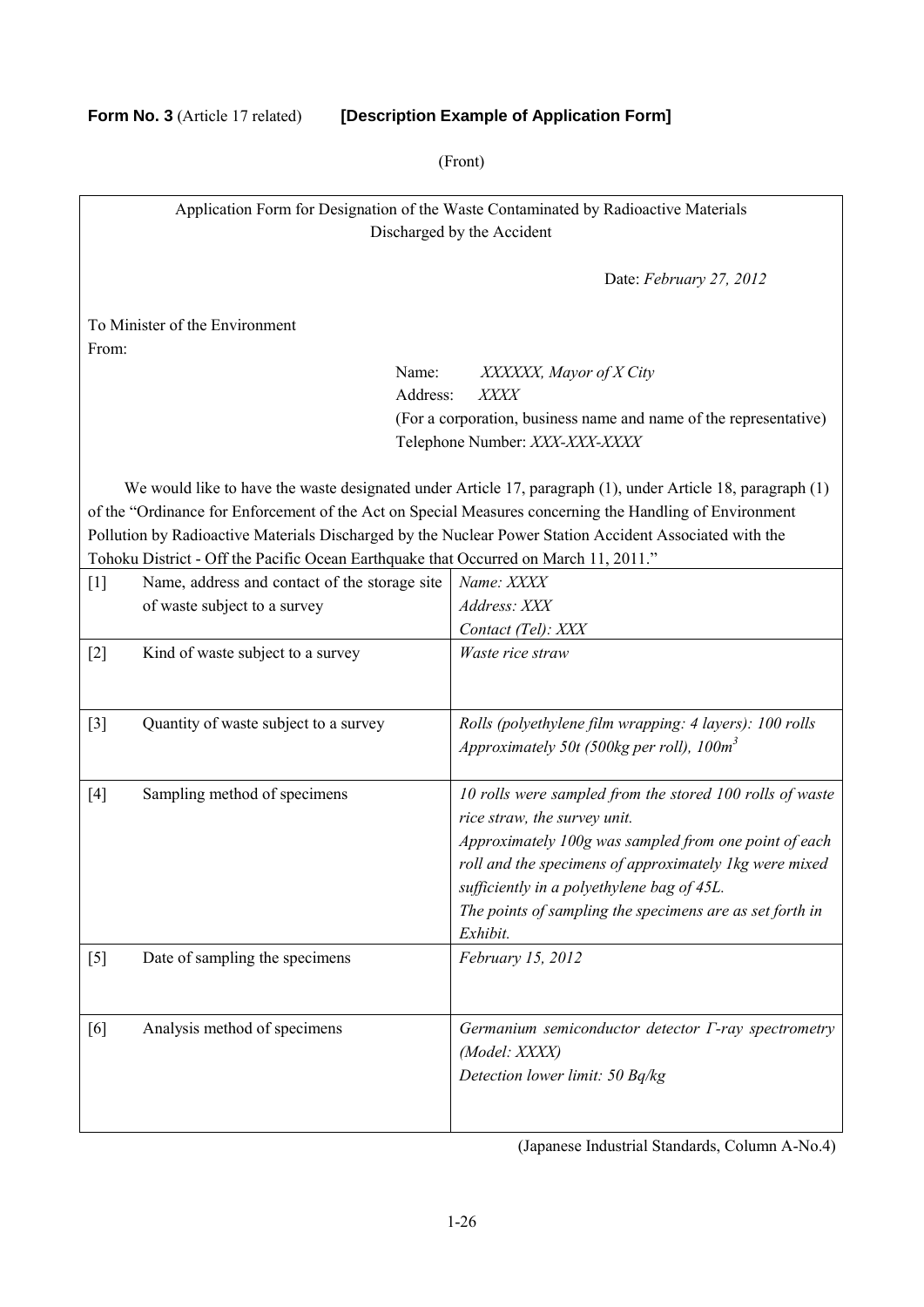| ۰'n<br>U<br>ı |
|---------------|
|---------------|

| $\lceil 7 \rceil$ | Results of analysis of specimens                                         | $(Cesium-134)$<br>$(Cesium-137)$<br>(Total)               | 4,000Bq/kg<br>4,500Bq/kg<br>8,500Bq/kg |
|-------------------|--------------------------------------------------------------------------|-----------------------------------------------------------|----------------------------------------|
| [8]               | Date the results of analysis of specimens were<br>obtained               | February 20, 2012                                         |                                        |
| $[9]$             | Name or appellation of the person who<br>conducted analysis of specimens | XXXX Corporation<br>Person in charge of measurement: XXXX |                                        |

Remarks

Photos of the waste subject to a survey, [2] documents and photos clarifying the status of storage of waste shall be attached to the Application Form.

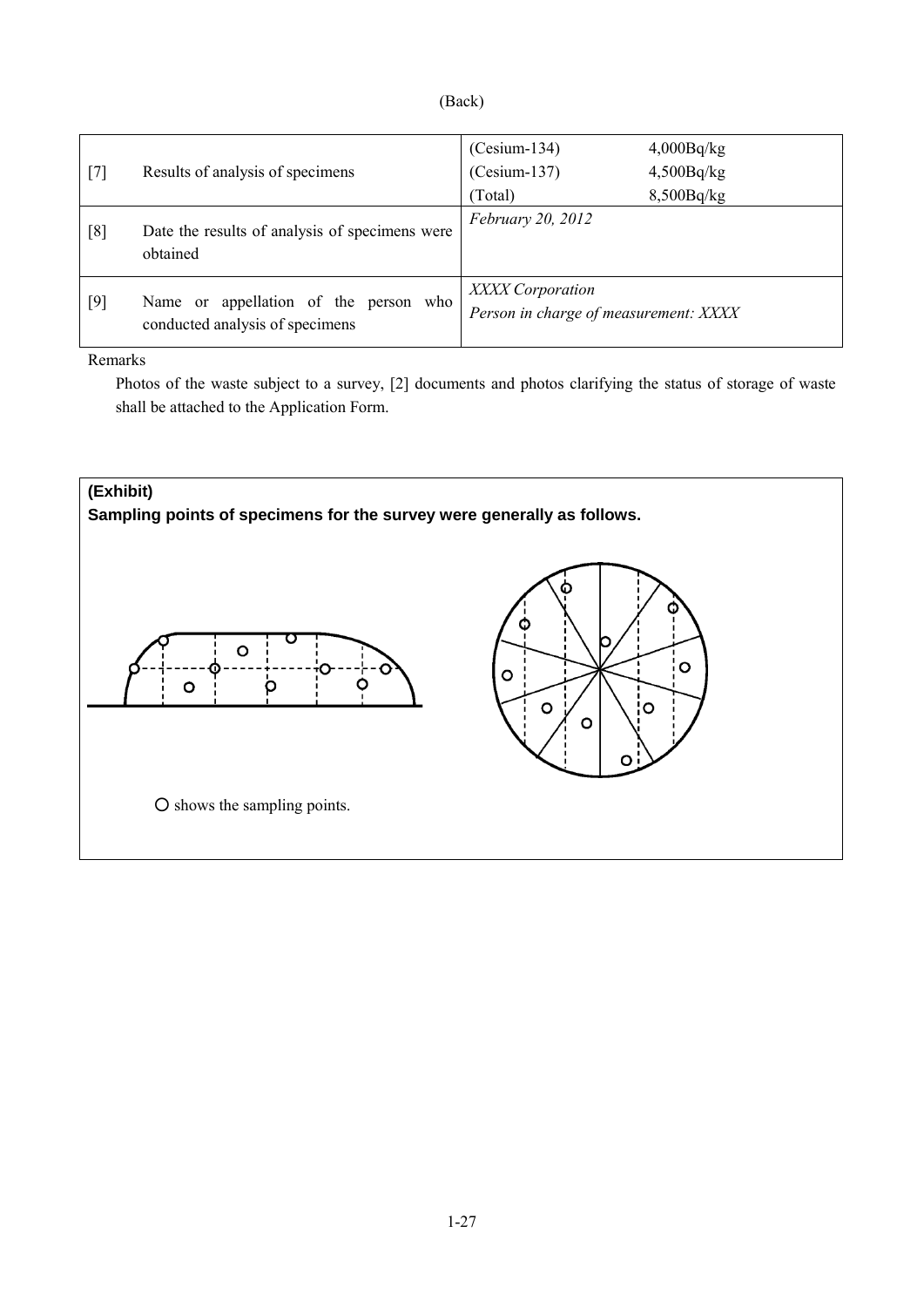<span id="page-29-0"></span>

| [For Each Regional Environmental Office] |
|------------------------------------------|
|------------------------------------------|

| Office            | Jurisdiction | Address                         | Section in charge         | Tel/Fax Number     |
|-------------------|--------------|---------------------------------|---------------------------|--------------------|
| Hokkaido Regional | Hokkaido     | 3F, Sapporo No. 1 Joint Gov.    | Environmental             | TEL: 011-299-1952  |
| Environmental     |              | Bldg, 2-chome, Kita 8-jo Nishi, | <b>Management Section</b> | FAX: 011-736-1234  |
| Office            |              | Kita-ku, Sapporo-shi            |                           |                    |
|                   |              | (ZIP) 060-0808                  |                           |                    |
| Tohoku Regional   | Aomori,      | 6F, Sendai No. 2 Joint Gov.     | Waste and Recycling       | TEL: 022-722-2871  |
| Environmental     | Iwate,       | Bldg., 3-2-23, Honcho, Aoba-ku, | <b>Measures Section</b>   | FAX: 022-724-4311  |
| Office            | Miyagi,      | Sendai-shi (ZIP) 980-0014       |                           |                    |
|                   | Akita,       |                                 |                           | Dedicated Line:    |
|                   | Yamagata,    |                                 |                           | $022 - 212 - 5411$ |
|                   | Fukushima    |                                 |                           |                    |
|                   |              |                                 |                           |                    |
| Kanto Regional    | Ibaraki,     | 18F, Meiji Yasuda Life          | Waste and Recycling       | TEL: 048-600-0814  |
| Environmental     | Tochigi,     | Insurance Saitama Shintoshin    | <b>Measures Section</b>   | FAX: 048-600-0517  |
| Office            | Gunma,       | Bldg. 11-2 Shintoshin, Chuo-ku, |                           |                    |
|                   | Saitama,     | (ZIP) 330-6018<br>Saitama-shi   |                           | Dedicated Line:    |
|                   | Chiba,       |                                 |                           | 048-600-0540       |
|                   | Tokyo,       |                                 |                           |                    |
|                   | Kanagawa,    |                                 |                           |                    |
|                   | Niigata,     |                                 |                           |                    |
|                   | Yamanashi,   |                                 |                           |                    |
|                   | Shizuoka     |                                 |                           |                    |
| Chubu Regional    | Toyama,      | 2-5-2 Sannomaru, Naka-ku,       | Waste and Recycling       | TEL: 052-955-2132  |
| Environmental     | Ishikawa,    | Nagoya-shi<br>$(ZIP)$ 460-0001  | <b>Measures Section</b>   | FAX: 052-951-8889  |
| Office            | Fukui,       |                                 |                           |                    |
|                   | Nagano,      |                                 |                           |                    |
|                   | Gifu, Aichi, |                                 |                           |                    |
|                   | Mie          |                                 |                           |                    |
| Kinki Regional    | Shiga,       | 8F, Osaka Merchandise Mart      | Waste and Recycling       | TEL: 06-4792-0702  |
| Environmental     | Kyoto,       | Bldg., 1-7-31 Otemae, Chuo-ku,  | <b>Measures Section</b>   | FAX: 06-4790-2800  |
| Office            | Osaka,       | Osaka-shi<br>(ZIP) 540-6591     |                           |                    |
|                   | Hyogo,       |                                 |                           |                    |
|                   | Nara,        |                                 |                           |                    |
|                   | Wakayama     |                                 |                           |                    |
| Chugoku-Shikoku   | Tottori,     | 4F, Meiji Yasuda Life Insurance | Waste and Recycling       | TEL: 086-223-1584  |
| Regional          | Shimane,     | Okayama-Kuwadacho Bldg.,        | <b>Measures Section</b>   | FAX: 086-224-2081  |
| Environmental     | Okayama,     | 18-28 Kuwadacho, Kita-ku,       |                           |                    |
| Office            | Hiroshima,   | Okayama-shi<br>(ZIP) 700-0984   |                           |                    |